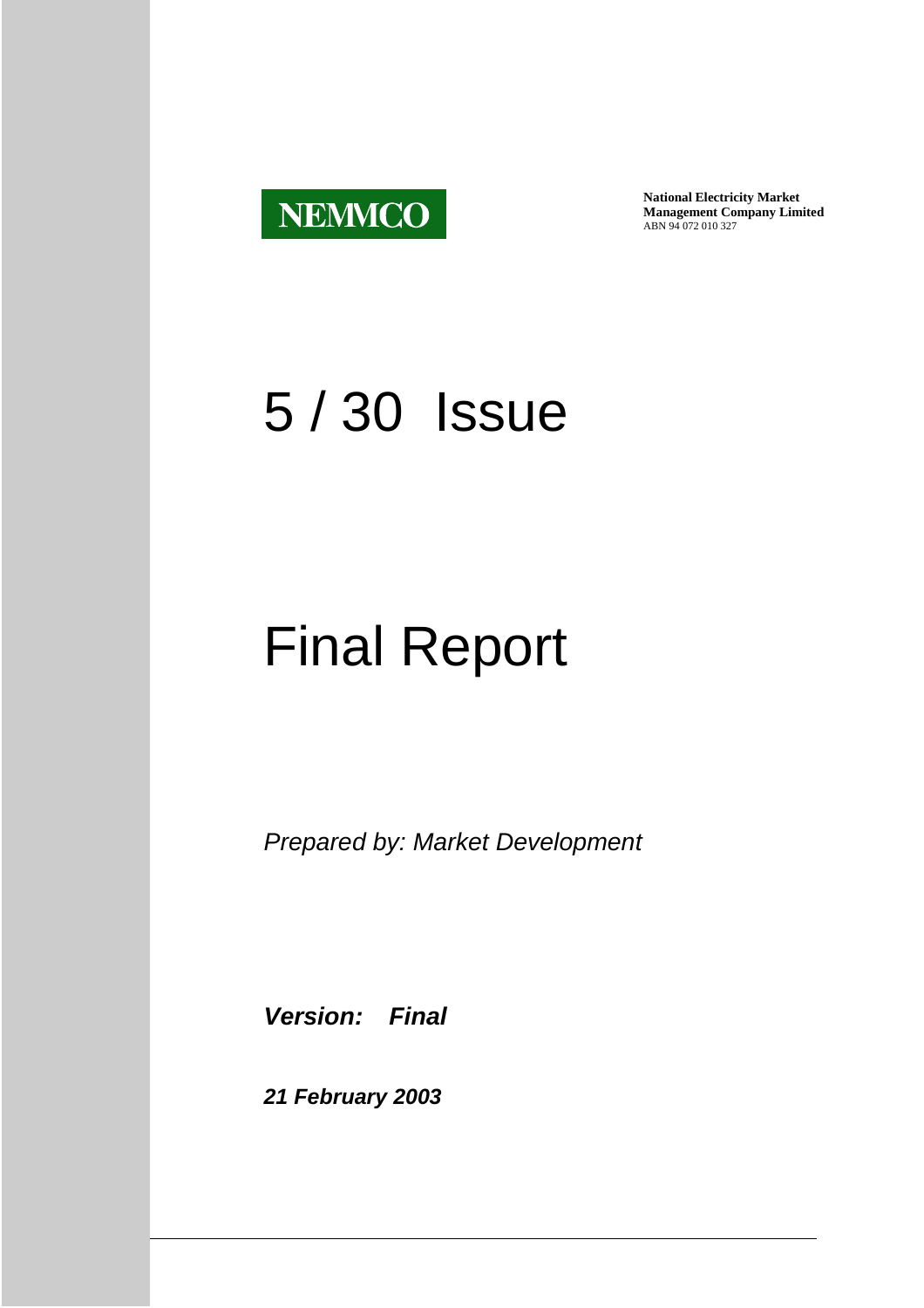#### **Executive Summary**

NEMMCO has completed two work streams involving analysis of the 5/30 issue and the investigation of options to address this aspect of the NEM design. This report represents NEMMCO's final report into this issue.

The impact of the 5/30 issue has been examined and documented<sup>1</sup> by the industry working group<sup>2</sup> convened by NEMMCO to assist it to investigate this issue. A number of options were identified by the working group. They were subsequently reduced to a nominated option – "5 minute Dispatch and Simulated 5 minute Settlement" which was then evaluated using a cost benefit analysis. Costs involved in implementing the option were identified by the working group members for their representative industry sectors and the efficiency benefits to the market were analysed through simulation modelling carried out by McLennan Magasanik Associates (MMA).

A draft final report on the 5/30 issue was published by NEMMCO in June 2002 which presented the results of the cost benefit analysis of the nominated option. The report findings indicated that the costs of implementing the nominated option exceeded the efficiency benefits by a considerable margin and that NEMMCO therefore could not recommend implementing the option to address the 5/30 issue based on its consideration of implementation costs and market efficiency benefits.

Submissions were invited on the draft final report with the consultation period closing on 16 August 2002. 13 submissions were received by NEMMCO in response to the consultation. A number of submissions raised issues regarding the implementation costs and the modelling of efficiency benefits. Some other issues were also raised.

In order to respond to the issues raised in submissions, NEMMCO obtained further information on the modelling of efficiency benefits from the economic consultant<sup>3</sup> and reconsidered implementation costs. NEMMCO's consideration of the issues raised is detailed in this paper, and the outcomes are summarised below.

Investigations carried out by NEMMCO to address the issues raised in submissions to the draft final report resulted in the following findings:

The modelling methodology and assumptions used in the assessment of the efficiency benefits performed by MMA are considered by NEMMCO to be reasonable;

 $\overline{\phantom{a}}$ 1 Working Group documentation including a definition of the issue and options identified to address the issue may be obtained from the NEMMCO Infoline or found on the NEMMCO website at: URL http://www.nemmco.com.au/future/design/1182.htm

 $2$  The 5/30 Working Group was convened by NEMMCO to assist its analysis and identification of options to address the issue. Working Group members were nominated by industry sectors on the request of NEMMCO and where possible industry groups were involved such as the NGF, NRF and the Energy Users Association of Australia.

URL: http://www.nemmco.com.au/operating/groups/5\_30\_dispatch/140-0004.htm

 $3$  MMA report titled "Reply to comments on the Benefit/Cost Study of the 5/30 Anomaly" 11 February 2003 is available on the NEMMCO Website at the following URL: http://www.nemmco.com.au/future/design/1182.htm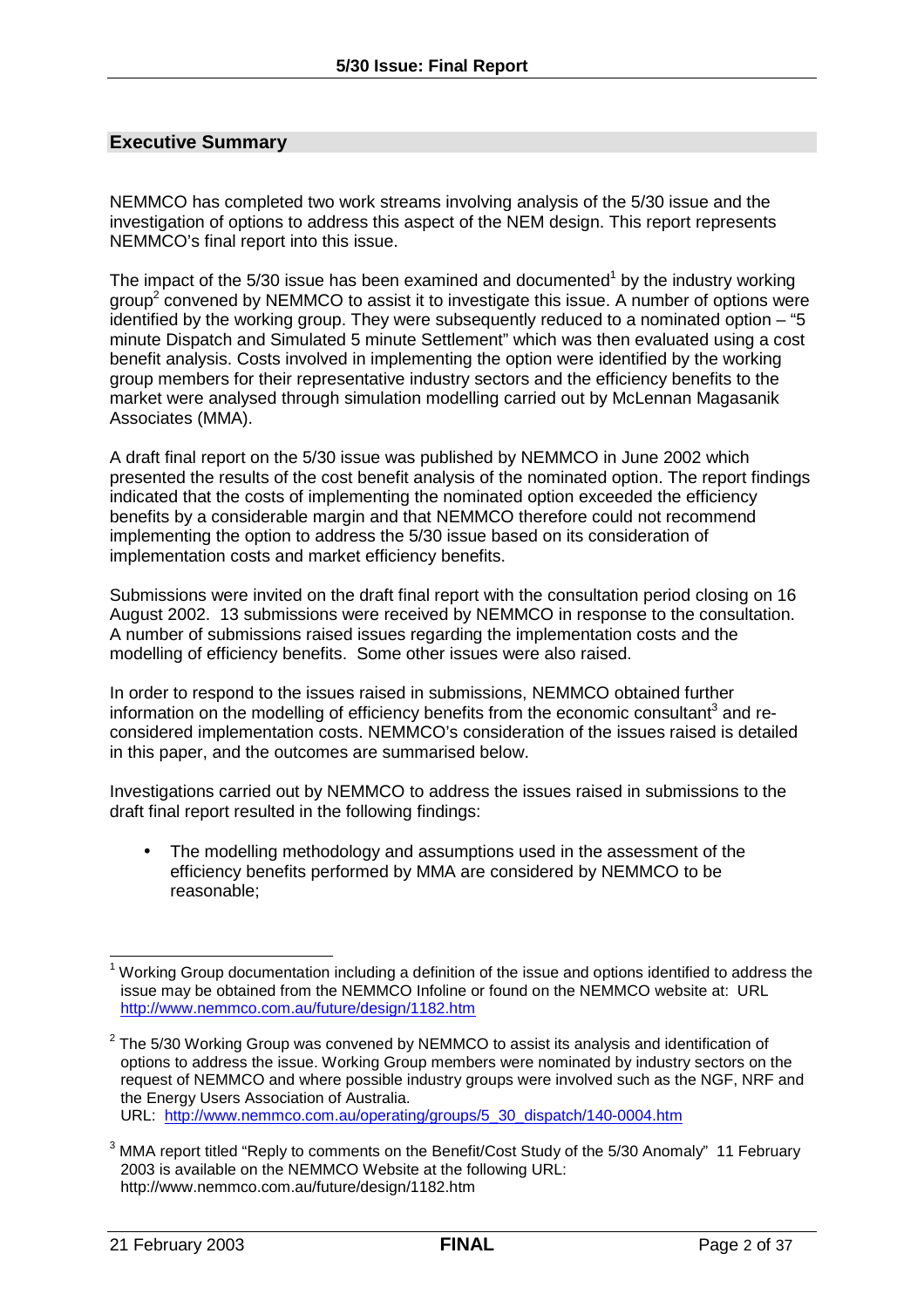- Implementation cost estimates for the nominated option were quantified in good faith by working group members and whilst being subject to some variable assumptions, remain high following a verification of key cost components such as the IT costs that would be faced by retailers;
- Economic advice obtained by NEMMCO regarding benefit / cost studies has indicated that expected efficiency benefits should exceed implementation costs by a considerable margin in order to support change to NEM arrangements, particularly when implementation costs are irreversible (such as IT and other systems changes); and,
- A compelling case has not been demonstrated that expected efficiency benefits will exceed the costs of implementing the nominated option by a significant margin.

Following a full consideration of the 5/30 issue, and of issues raised in submissions to the consultation, NEMMCO concludes that there is not a compelling case to show that the efficiency benefits will outweigh the costs of implementing the nominated option.

The key recommendations contained in NEMMCO's draft final report remain unchanged as follows:

#### **(a) Benefit / Costs Analysis:**

NEMMCO has reviewed the outcomes of the benefit / cost analysis undertaken to evaluate the 5/30 issue following consideration of submission issues.

NEMMCO is satisfied that the evaluation of both costs and benefits are reasonable.

#### **(b) Alternative Option:**

*"Option 2.2 was considered undesirable for a range of reasons including its potential impact on the financial markets. This option should be discarded."* 

Market participants did not dispute this NEMMCO conclusion in their submissions.

#### **(c) Financial Market Impacts:**

Further consideration of the impact of the nominated option on financial markets by MMA has indicated that some benefit may be received by market customers in reduced hedge premiums. These gains however, should be offset by an equivalent payment by market customers under the levy imposed by the preferred option.

NEMMCO is satisfied that the evaluation of efficiency benefits is consistent with its terms of reference and evaluation criteria, and that the impact on financial markets has been appropriately accounted for in the modelling carried out by MMA.

#### **(d) Impact of Financial Transfer Payments:**

NEMMCO has confirmed that transfer payments do not constitute changes to market efficiency and should not be included in its assessment criteria. Stakeholders may wish to pursue changes with parties that are in a position to apply broader criteria to the assessment than NEMMCO.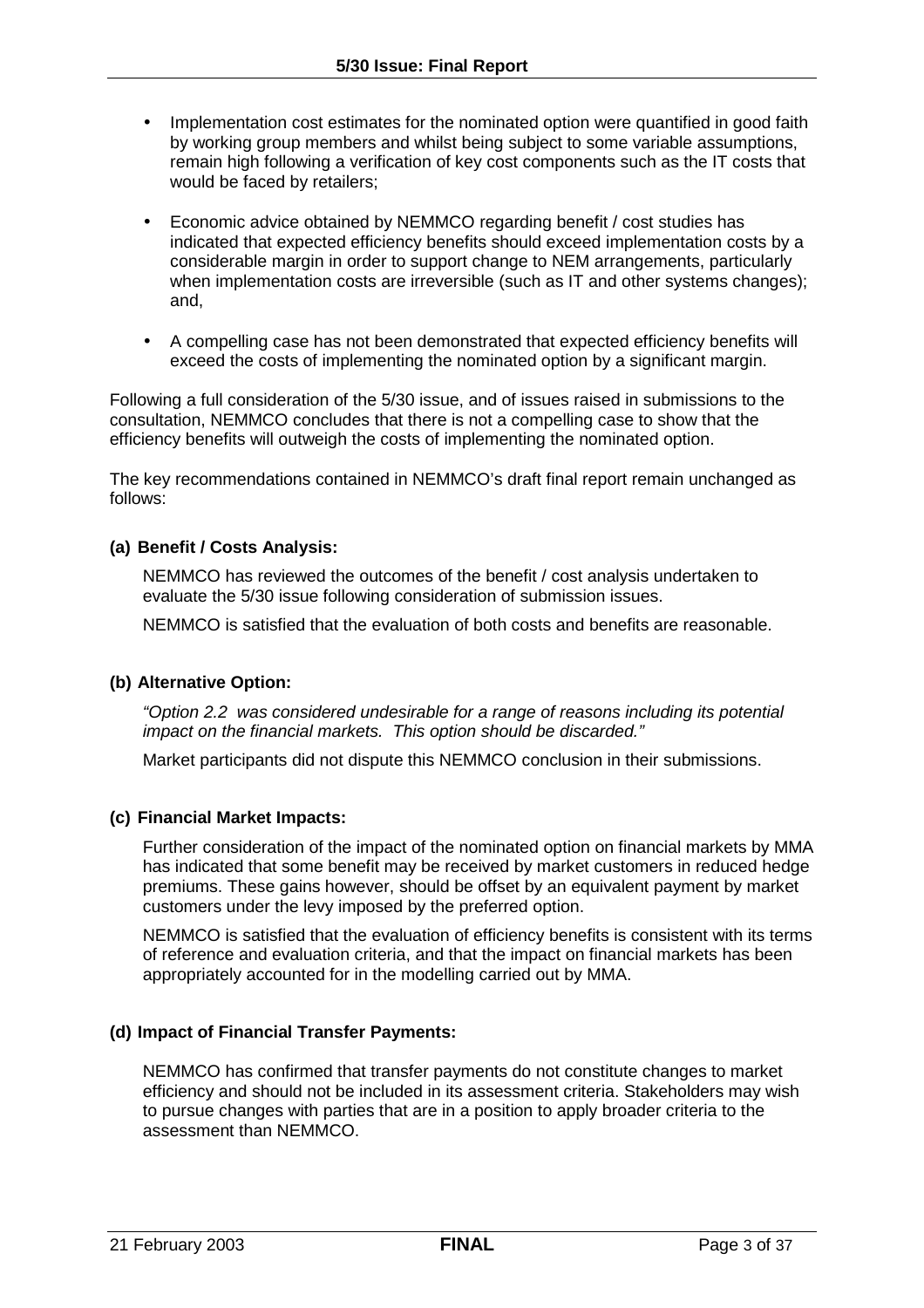| <b>Table of Contents</b>                                  |
|-----------------------------------------------------------|
|                                                           |
|                                                           |
|                                                           |
|                                                           |
|                                                           |
|                                                           |
|                                                           |
| 3.2.2 CONSIDERATION OF INDIVIDUAL COST RELATED ISSUES  16 |
|                                                           |
|                                                           |
|                                                           |
|                                                           |
|                                                           |
|                                                           |
|                                                           |
|                                                           |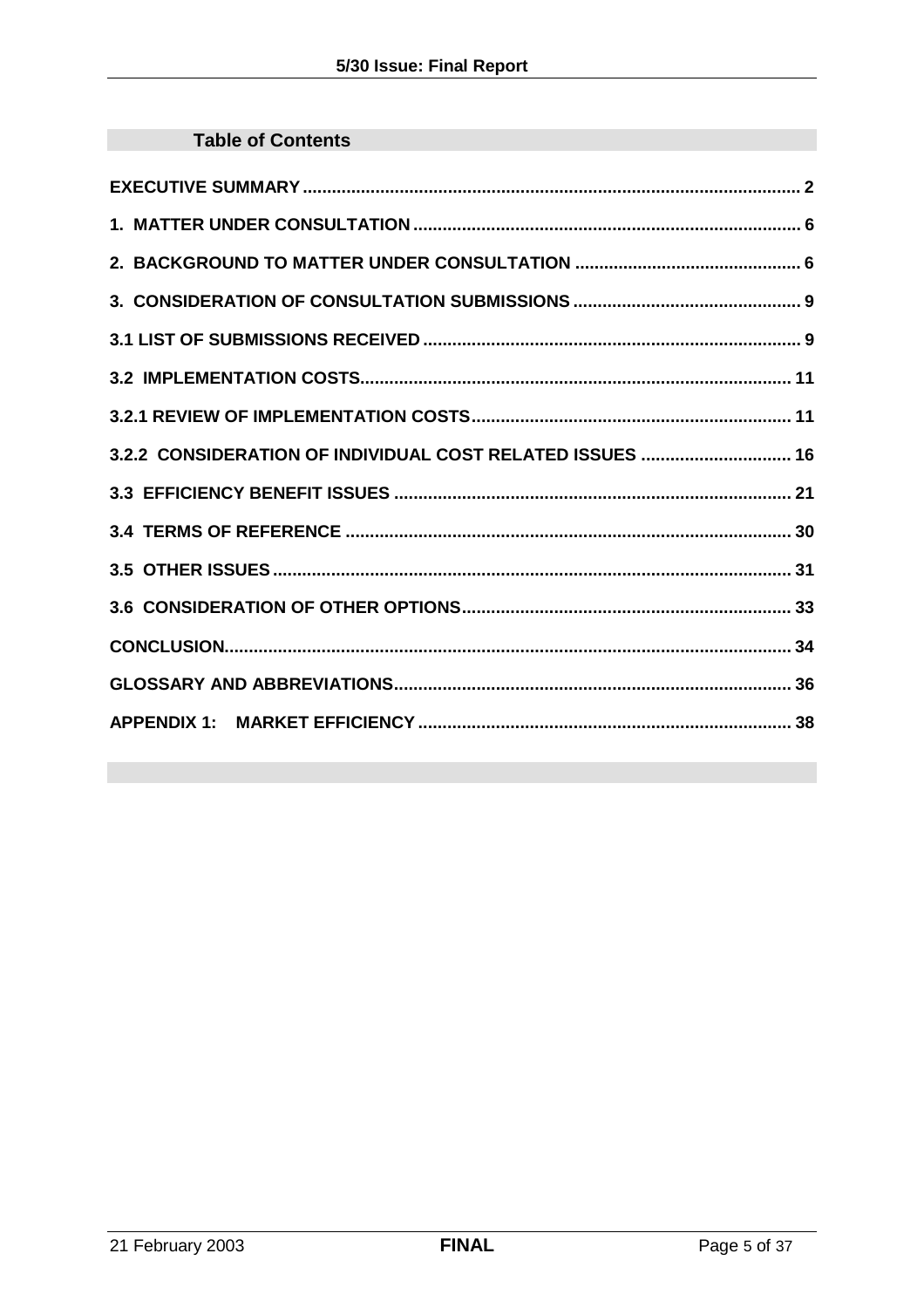#### **1. Matter under consultation**

This consultation relates to assessment of the merits of progressing potential changes to the NEM to address the issue that has become known as the 5 minute / 30 minute issue, or the 5/30 issue. The 5/30 issue is the result of the current NEM design whereby dispatch occurs on a 5 minute basis whilst settlement occurs on the basis of 30 minute average prices.

The 5/30 issue has, for some time, been considered a source of inefficiency in the NEM. Through this package of work, and with the assistance of an industry representative group NEMMCO has identified and quantified the efficiency loss to the NEM that can be attributed to the 5/30 issue, and has assessed the net benefits of progressing changes.

This is the final report of a consultation process that has sought industry comments on the findings of the investigation prior to NEMMCO finalising its position on whether it will promote changes.

#### **2. Background to matter under consultation**

This report completes the second major stream of work by NEMMCO and industry representatives into analysis of the 5/30 issue. The earlier work stream was completed in March 2001, and concluded that further work on the issue was justified at that time to identify the options for solving the 5/30 issue and consider the benefits of progressing them. Material relating to that earlier work stream is available from the NEMMCO Information Centre<sup>4</sup>.

A working group process involving representation from industry sectors was used by NEMMCO in this second work stream to review the 5/30 issue in accordance with its Code objective<sup>5</sup> "to promote the ongoing development of, and changes to, the national electricity *market with the objective of continually improving its efficiency"*.

Prior work by the 5/30 Working Group resulted in understanding and documentation of the 5/30 issue, and its impact on various market participants as well as the identification and preliminary evaluation of options to address the 5/30 issue. Two nominated options were then evaluated using a benefit / cost analysis with working group members identifying the costs of implementation for their respective industry sectors. An independent economic consultant was engaged by NEMMCO to model and evaluate the market efficiency benefits attributable to the nominated option.

NEMMCO recently published a draft report $6$  containing the findings on its benefit / cost analysis of options to address the 5/30 issue. Analysis by an independent economic consultant, of the market efficiency implications of the preferred option for resolving the 5/30 issue, found that material market efficiency benefits could be achieved, but that they were insufficient to outweigh the implementation costs.

  $4$  Contact details for the NEMMCO Information Centre may be found at the following URL: http://www.nemmco.com.au/about/contact.htm

 $5$  NEMMCO Code objective: Clause 1.6.2(b) of the National Electricity Code.

<sup>6</sup> NEMMCO Draft Report titled *"5 Minute Dispatch and 30 Minute Settlement Issue: Draft Final Report"* may be found on the NEMMCO website at the following URL: http://www.nemmco.com.au/future/design/1182.htm.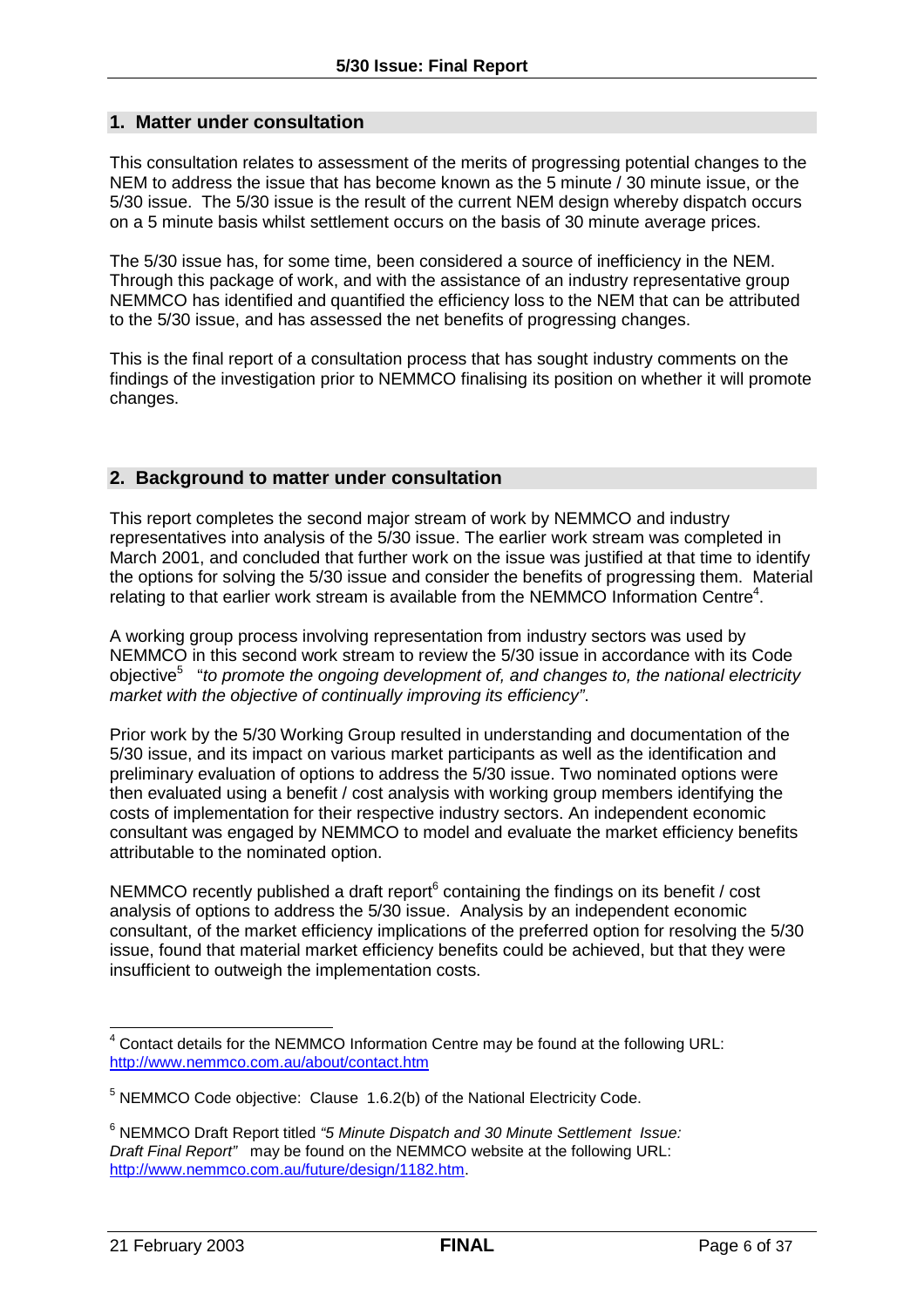NEMMCO published its draft report on the findings of the review in June 2002. NEMMCO concluded in that report that it would not propose changes to NEM arrangements in respect of the 5/30 issue, as a net benefit to the market had not been demonstrated. Stakeholder comment was sought, with the consultation period closing on 16 August 2002.

In response to the consultation, NEMMCO received 13 submissions<sup>7</sup> from interested parties. Submissions were received that both agreed with the recommendations of the draft report (5 submissions) and disagreed (8 submissions).

NEMMCO has now given detailed consideration to the issues raised in submissions, and in order to address a number of those issues, additional evaluation work has been carried out. This has included further clarification from the independent economic consultant as to issues raised in respect of modelling, and further work by NEMMCO to reconsider retailer implementation costs.

This paper addresses the issues raised in submissions to NEMMCO's consultation and presents NEMMCO's conclusions on the 5/30 Issue.

#### **Related Public Documents**

Documentation of the 5/30 Issue, including information on the working group and associated reports is available from NEMMCO's Information Centre or from NEMMCO's website at the following URL http://www.nemmco.com.au/future/design/1182.htm.

| <b>Document Title</b>                                                                                                                    | <b>Description</b>                                                                                                   |
|------------------------------------------------------------------------------------------------------------------------------------------|----------------------------------------------------------------------------------------------------------------------|
| <b>Terms Of Reference</b>                                                                                                                | Terms of reference for NEMMCO's<br>review of the 5/30 issue                                                          |
| <b>Project Outline</b>                                                                                                                   | Project outline - NEMMCO's review<br>of the 5/30 issue                                                               |
| <b>Issue Description</b>                                                                                                                 | A description of the 5/30 issue and<br>the impact on stakeholders                                                    |
| Options Paper titled "Options for<br>Resolving the 5 Minute Dispatch<br>and 30 Minute Settlement Anomaly<br>in the NEM", September 2001. | A summary paper presenting<br>potential options identified by the<br>5/30 Working Group to address the<br>5/30 issue |
| MMA Issues Paper titled "Modelling<br>of the Efficiency Gains from<br>Resolution of 5/30 Issue", 28<br>January 2002.                     | Details the modelling approach to be<br>employed by MMA to evaluate<br>market efficiency benefits.                   |
| <b>MMA Final Report titled "Benefits</b>                                                                                                 | MMA report evaluating the market                                                                                     |

In chronological order, the documentation published in this review included the following:

 $\overline{a}$  $^7$  Submissions received in the consultation on NEMMCO's Draft Final Report on the 5/30 Issue are available on NEMMCO's website at the following URL: http://www.nemmco.com.au/future/design/1182.htm.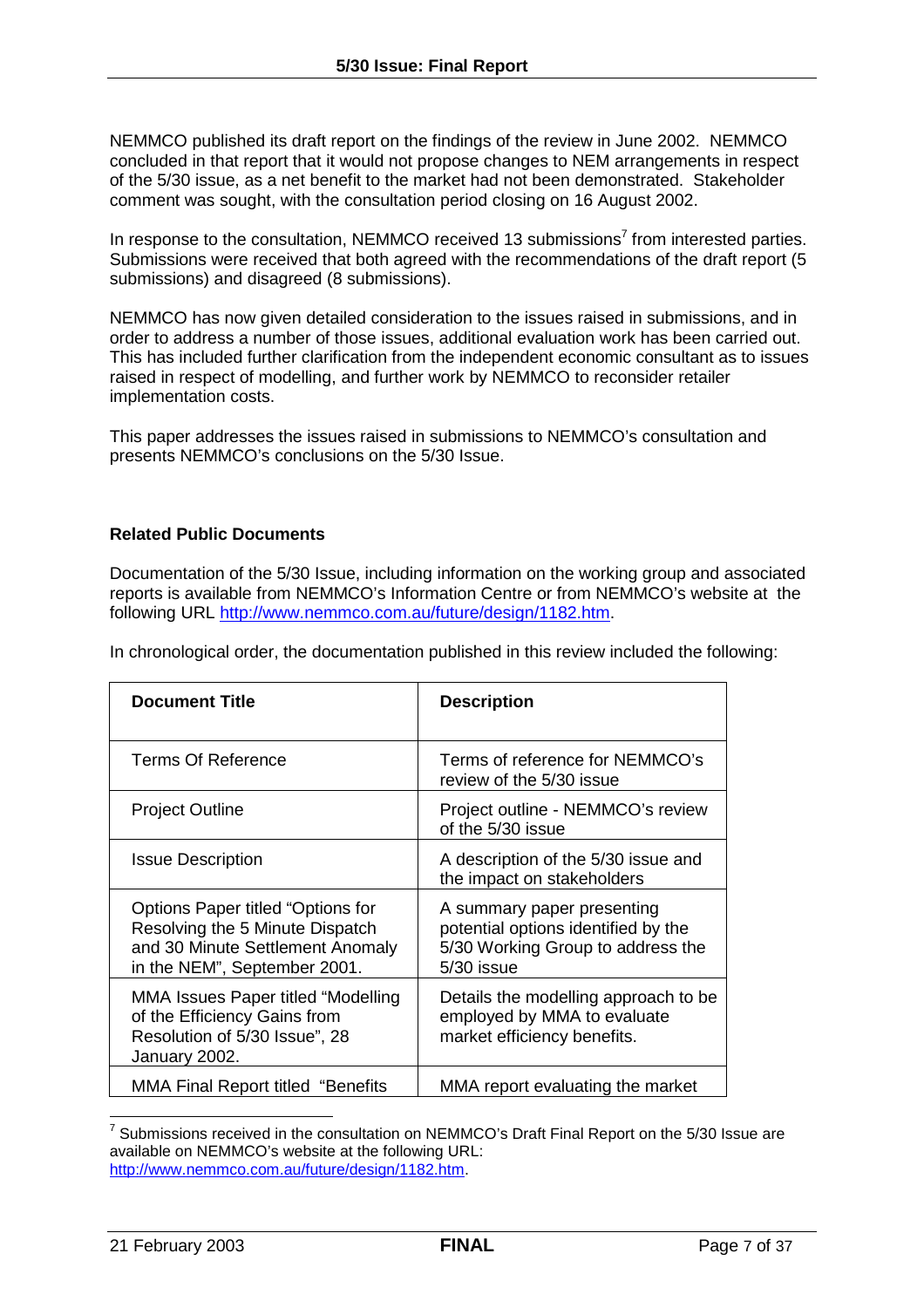| <b>Document Title</b>                                                                                                                   | <b>Description</b>                                                                                              |
|-----------------------------------------------------------------------------------------------------------------------------------------|-----------------------------------------------------------------------------------------------------------------|
| and Costs of Alternative<br>Arrangements for Aligning Dispatch<br>Prices and Settlement Payouts", 22<br>May 2002                        | efficiency benefits from the<br>nominated option and presenting the<br>results of the benefit cost analysis.    |
| <b>NEMMCO Draft Final Report, 19</b><br><b>June 2002</b>                                                                                | <b>NEMMCO's Draft Final Report</b>                                                                              |
| Additional Information - MMA<br><b>Report: "Financial Transfer</b><br>Payments for the Base Scenario<br>Modelled for the 5/30 Project"; | Supplementary report detailing the<br>magnitude of financial transfer<br>payment under the nominated<br>option. |
| <b>MMA Report: "Reply to Comments</b><br>on the Benefit/Cost Study of the<br>5/30 Anomaly";                                             | MMA consideration of issues raised<br>in submissions to NEMMCO's Draft<br>Final Report.                         |
| <b>NEMMCO Final Report</b>                                                                                                              | This paper presenting NEMMCO's<br>final position on the 5/30 issue.                                             |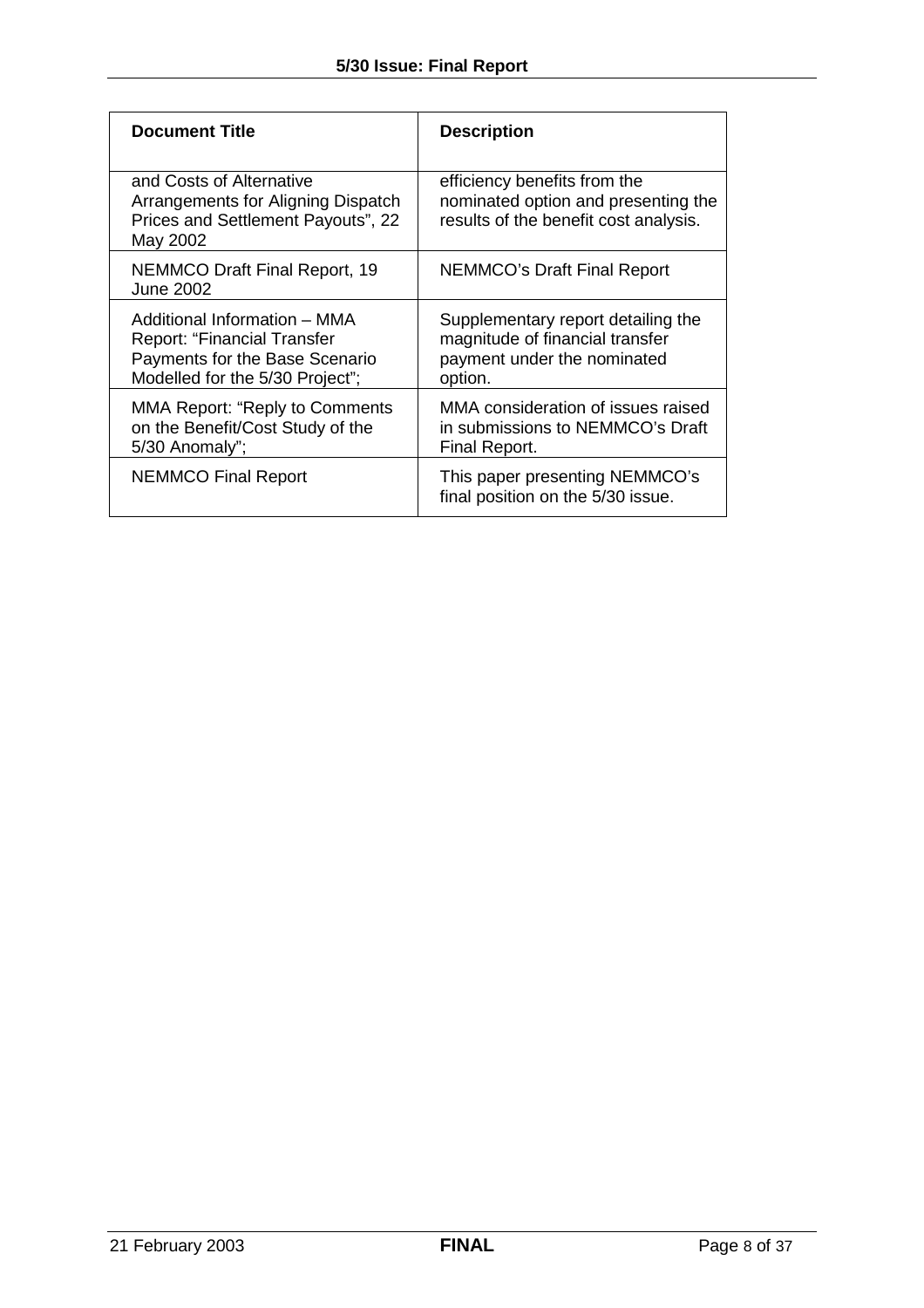## **3. Consideration of consultation submissions**

This section provides a list of the submissions received by NEMMCO in response to its consultation on the 5/30 issue. NEMMCO's consideration of the issues raised in submissions, subsequent analysis and NEMMCO's response to each individual issue is also explained in detail in this section.

## **3.1 List of submissions received**

Submissions on the draft report were received from the following parties.

| Party                                             | <b>Stakeholder</b>                       | Position (agree / disagree with<br>recommendations in NEMMCO<br>draft final report) |
|---------------------------------------------------|------------------------------------------|-------------------------------------------------------------------------------------|
| The NRF<br>(representing 11 NEM<br>Retailers)     | <b>Retailers</b>                         |                                                                                     |
| <b>Ergon Energy</b>                               | Retailer                                 |                                                                                     |
| <b>Delta Electricity</b>                          | <b>Base Load Generator</b>               | Generally supporting the findings of<br>the draft report.                           |
| <b>Macquarie Generation</b>                       | <b>Base Load Generator</b>               |                                                                                     |
| Incitec                                           | <b>End User</b>                          |                                                                                     |
|                                                   |                                          |                                                                                     |
| The $NGF$ – representing<br><b>NEM</b> generators | Generators                               |                                                                                     |
| <b>Hazelwood Power</b>                            | <b>Base Load Generator</b>               |                                                                                     |
| Snowy Hydro                                       | <b>Hydro Generator</b>                   |                                                                                     |
| Southern Hydro                                    | <b>Hydro Generator</b>                   | Raising concern with various                                                        |
| Hydro Tasmania                                    | <b>Hydro Generator</b>                   | aspects of the draft report, including<br>modelling, implementation cost            |
| <b>TXU</b>                                        | <b>Peaking Generator</b><br>and Retailer | evaluation, and the conclusions.                                                    |
| TransEnergie                                      | <b>MNSP</b>                              |                                                                                     |
| Joseph Winsen                                     | Interested party                         |                                                                                     |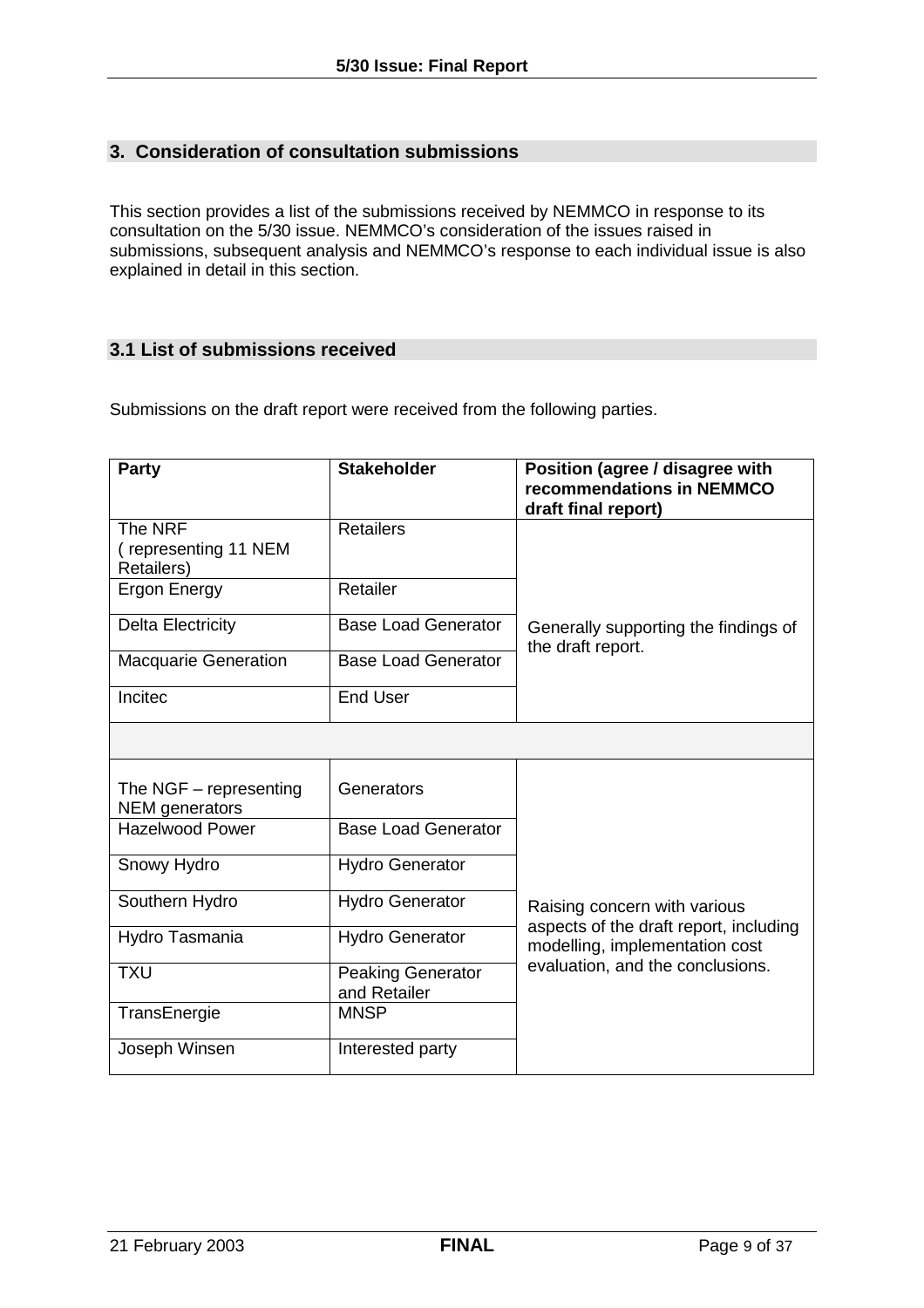NEMMCO has grouped the issues raised in submissions to the draft report into the following four areas:

| - Implementation Costs       | Issues relating to the estimation of implementation<br>costs by stakeholders and NEMMCO;                                     |
|------------------------------|------------------------------------------------------------------------------------------------------------------------------|
| - Market Efficiency Benefits | Issues regarding the modelling and evaluation of<br>efficiency benefits that would be delivered by the<br>nominated options; |
| - Terms Of Reference         | The scope of the terms of reference for the<br>NEMMCO review and assessment criteria; and                                    |
| - Other                      | Other issues including the evaluation process and<br>scope.                                                                  |

Each of these issues is discussed in detail in the next sections of the paper together with NEMMCO's response to each issue.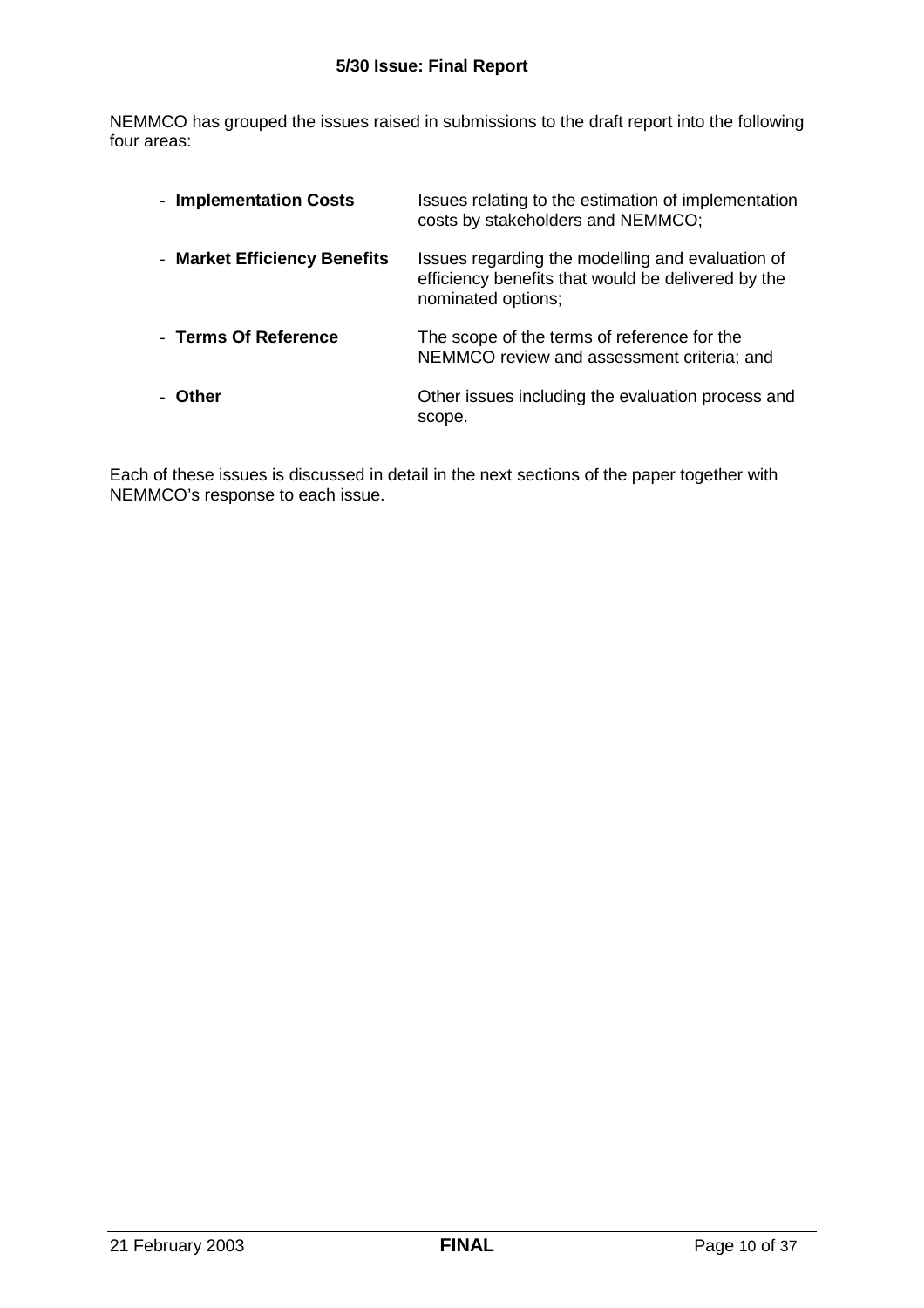#### **3.2 Implementation costs**

A number of issues were raised in submissions in relation to the evaluation of implementation costs for the nominated option, particularly in relation to the implementation costs for retailers. These included the following concerns:

- Concern that the process used to gather implementation costs was prone to bias and/or an independent expert should have performed the cost estimation;
- Concern that the reported retailer implementation costs were excessive, and that this may have been because:
	- o The definition of "costs" was not appropriately detailed in the survey process used to determine retailer implementation costs;
	- o Retailers may not have understood the options, with overly complex solutions having been costed, or discretionary costs having been included;
	- o Retailer costs would have dropped due to recent mergers in the retail sector;
	- o Retailer implementation cost estimates were performed at a time at which significant workload was experienced due to FRC concerns for retailers;

Each of these issues has been considered in detail by NEMMCO. The issues are described in further detail in section 3.2.2 together with the conclusion reached by NEMMCO on that issue.

The detailed analysis carried out by NEMMCO to address these issues is described in the next section.

#### **3.2.1 Review of implementation costs**

NEMMCO received numerous submissions raising issues in relation to implementation costs for the nominated option. These included detailed submissions from TXU, Southern Hydro, Hazelwood, Snowy, NGF and TransEnergie and represent the greatest area of concern expressed by respondents.

#### **Aim of the review of implementation costs**

NEMMCO undertook a review of the implementation costs for retailers in order to respond to concerns expressed in submissions to the draft final report. A summary of the process and findings of that review is presented in this section followed by a more detailed discussion of each specific issue.

In reviewing implementation costs, NEMMCO sought to fully understand the basis of the cost estimates provided by retailers. Comments from generators and other parties expressed disbelief that the implications of the nominated option could result in process and IT systems changes requiring an aggregate expenditure of \$160M+ in today's terms. NEMMCO therefore sought to answer the following broad questions:

• Why are the cost estimates so large?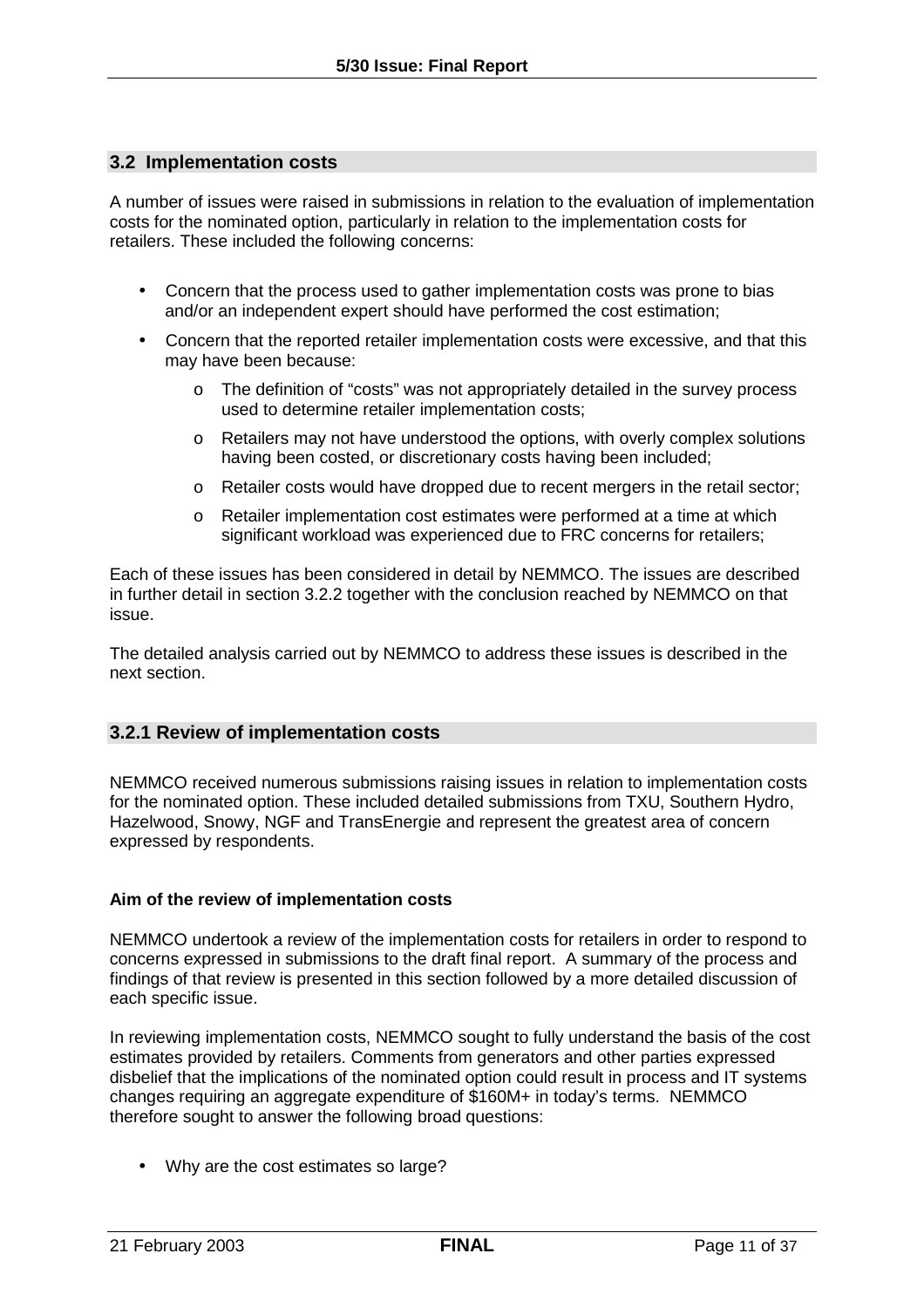- Is there a common and misunderstood aspect of the option that created significant costs?
- Were envisaged implementations in retailer IT systems performed in an unnecessarily complex way or a way in which unnecessary costs would be incurred?
- Has a least cost implementation been costed? Are simplified (and therefore less expensive) implementations possible?
- Have discretionary costs been included in the estimates? (eg gold plating solutions or involvement of non-essential systems)
- Given answers to the above questions, would revised costs estimates (if applicable) be sufficient to turn around the cost benefit analysis and the recommendation of 'no change' in NEMMCO's draft final report?

During the review of retailer implementation costs, further consideration of the implementation cost estimates for NEMMCO also revealed issues regarding some aspects of the nominated option. NEMMCO implementation costs are also discussed further in this section.

#### **Process**

The NRF was formally approached by NEMMCO to participate in a review of the estimated retailer implementation costs appearing in the draft report. NEMMCO experienced considerable difficulties in establishing a process that would deliver robust evaluation with the important participation of a cross section of retail businesses. However, after some time, a process was progressed that involved NEMMCO conducting facilitated face to face and teleconference interviews with a number of retailers. This included retailers from different regions, and differing in franchise customer base and size. This process provided NEMMCO with a range of views and an opportunity to consider the consistency of responses.

NEMMCO IT staff intimately familiar with bulk IT and settlement systems (gained through involvement in FRC development work) took part in the process together with NEMMCO Market Development staff. Staff involved from retail businesses represented regulation/trading group views as well as business analyst and IT systems development. A facilitator from NEMMCO familiar with IT business process development and otherwise not related to previous work on the 5/30 issue, facilitated the investigations.

NEMMCO used the outcomes from this process to form its views on the retailer implementation cost estimates.

#### **Outcomes**

The information on business systems and cost impacts supplied via the NRF retailer implementation costs survey process<sup>8</sup> was then reviewed in the interview process on an item by item basis including the impact of the nominated 5/30 solution on the following areas within the general business:

- Billing Systems;
- Data Management;

 8 The Retailer implementation cost survey is described in detail in section 13 of NEMMCO's Draft Final Report.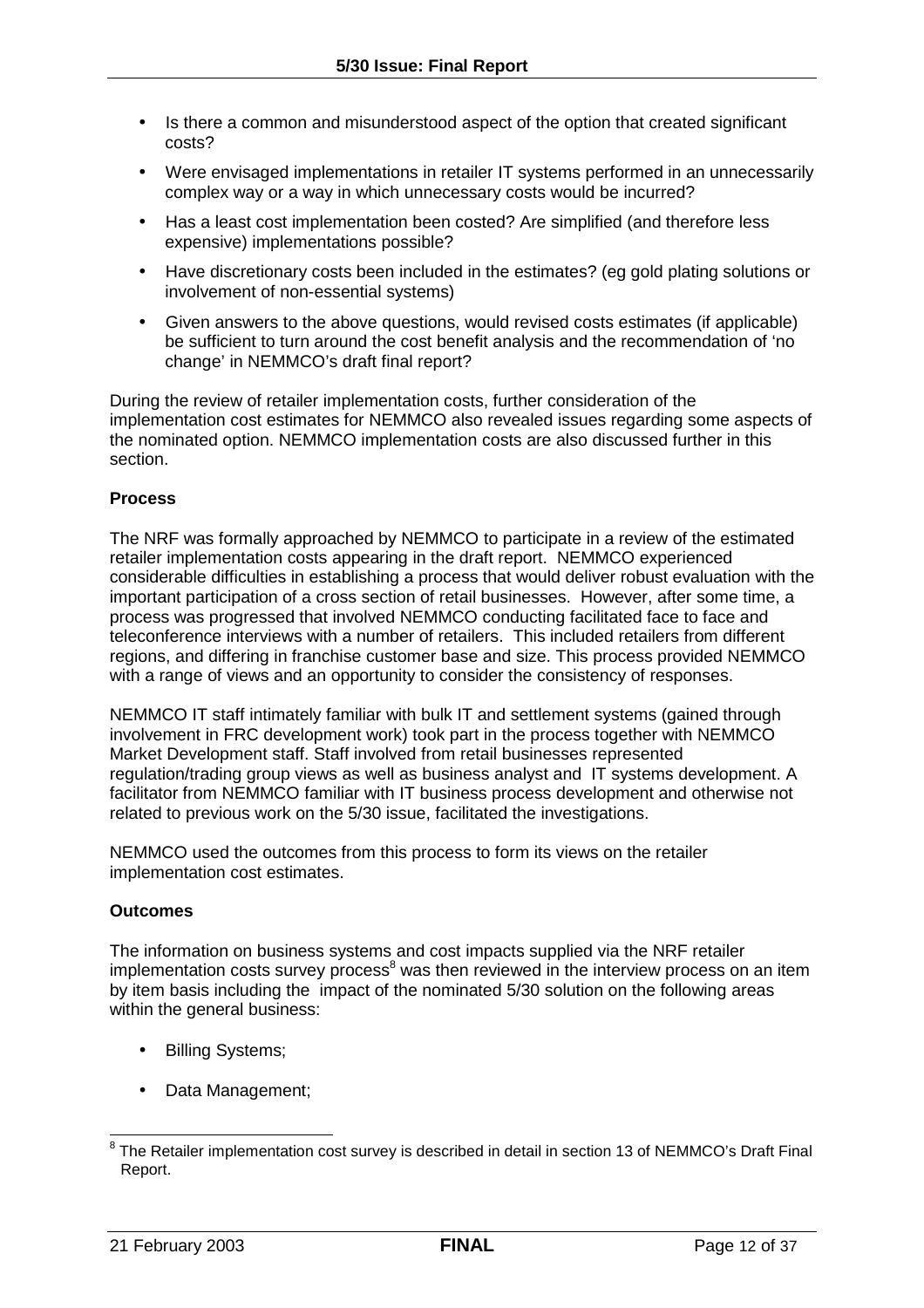- Energy Trading and sales and marketing systems; and,
- Settlement systems.

NEMMCO understands the NRF position to be that the identified modifications to IT systems, including customer information systems ${}^{9}$  (CIS systems), are required to support the nominated option for the following reasons:

- Retailers would need to utilise 5 minute profiled data for the purposes of settlements reconciliation and billing. Reconciliation of at least the larger customers' 5 minute data would need to be performed by retailers;
- Modifying supporting processes for forecasting and quoting for 5 minute settled customers;
- Identifying 5 minute settled customers in databases and systems to enable retailers to manage and report on residual customer pool exposures;
- Forecasting and hedging the residual customer base;
- Management of the pass-through of the settlements imbalance levy or ancillary service. It will be necessary to identify a subset of customers to whom the passthrough is to apply and to apply it to those customers accurately; and,
- Retailers would need systems that support customers who opt for the simulated 5 minute settlements of the nominated option to remain competitive.

Suggestions by NEMMCO (and previously by generators in submission to this consultation) that simple stand alone or ad-hoc systems could be used to manage issues related to the implementation of the nominated option were dismissed by the NRF on the basis that they manage highly automated and integrated IT systems. NEMMCO is satisfied that standalone systems or systems employing manual processing aspects could create unacceptable elements of errors and risk, particularly where large numbers of customers are involved. This is a decision that individual businesses need to be free to make.

In discussions with NEMMCO market systems staff, alternate implementation methods were explored which had the potential to reduce costs, including centralised databases managed by NEMMCO (or another party). Discussions with NEMMCO staff did not identify other implementation methodologies that would completely avoid the requirement to modify some or all CIS systems and still manage their business processes effectively. This aspect of the review of retailer implementation costs is critical to the outcome of this review, as the only way in which costs can be contained to a moderate level is to avoid changes to CIS systems. In addition, NEMMCO is satisfied that the costs identified involve reasonably justified rather than discretionary (non-essential) systems and costs.

Retailers argue strongly that management of 5 minute simulated data is required within their market systems under the nominated option to manage their businesses. This would necessarily involve the CIS systems. It is therefore expected that implementation costs would be large for the majority of retailers.



systems for large numbers of customers. In IT intensive industries such as electricity retailers, CIS systems have electronic links through to many related business areas and systems.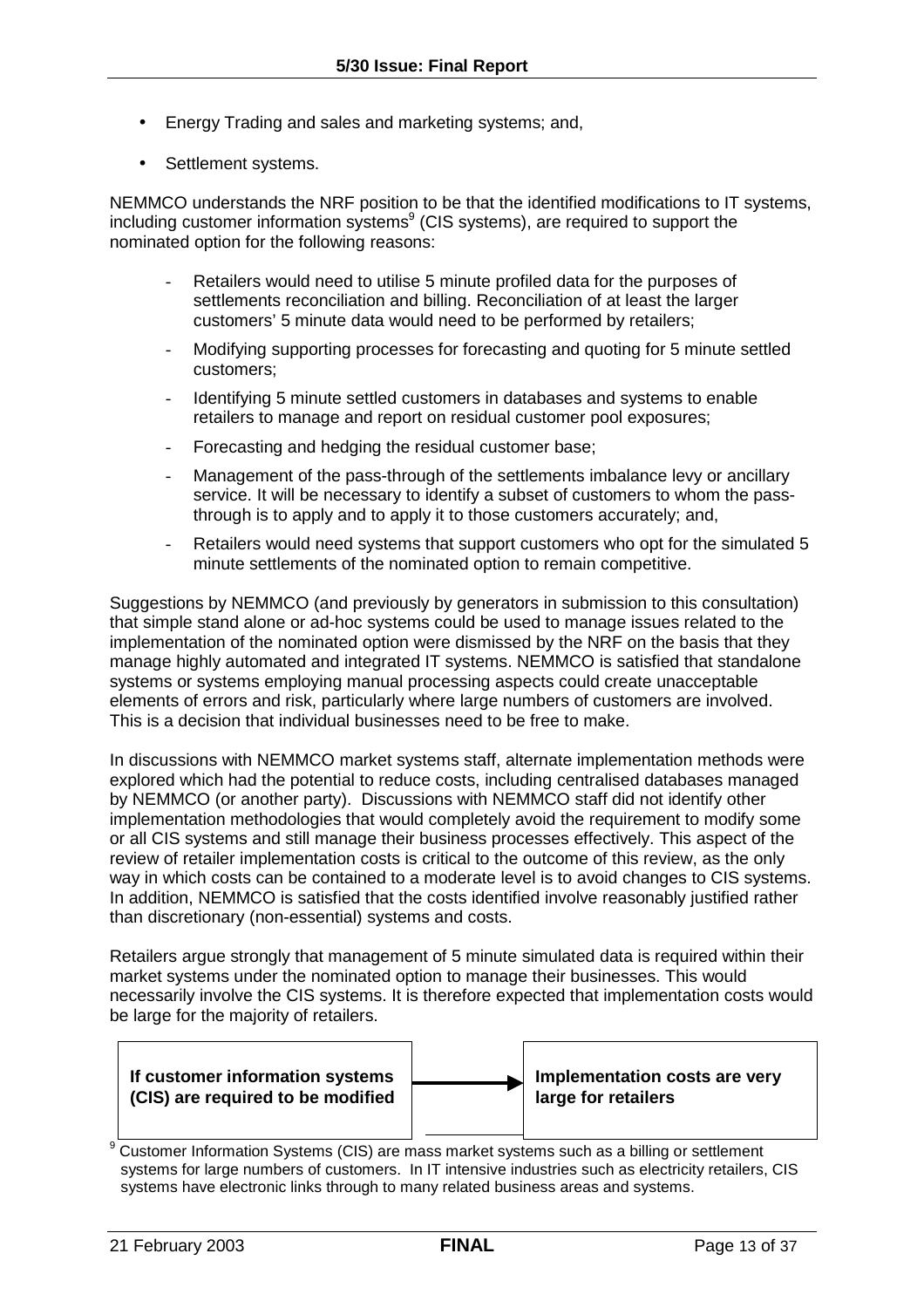In the case of very small retailers or retailers maintaining a limited customer base, costs could be expected to be somewhat smaller since the implications for forecasting, trading and quoting systems would be simpler due to their smaller size and simpler IT architecture.

#### **NEMMCO views regarding retailer implementation cost estimates**

Following its investigations described above, NEMMCO has developed the following views in regard to the estimation of retailer implementation costs:

- Industry sector bias has not been a material issue in the work of the 5/30 Working Group in determining implementation cost. This is not to say that there are not uncertainties present in implementation cost estimates, or that strongly held views on the 5/30 issue are not present, but rather, that deliberate bias has not been an issue in this case and that the results previously presented may be considered credible;
- NEMMCO understands that there are significant complexities in retailer business processes and IT systems are critical for risk management and strategically important in remaining competitive;
- The bulk of retailer costs have arisen due to the involvement of customer information systems (CIS), which are required to manage information relevant to the nominated option. Alternate ways to implement the nominated option have been explored, but none has been identified to be a reasonable substitute. Therefore, CIS system modifications are involved and significant costs are to be expected.
- Some minor reductions in cost estimates for particular cost items were identified during the validation process. In addition, retailers noted that some incidental costs were not included in the original estimates.
- In order to reduce implementation costs to a level such that market efficiency benefits were likely to dominate, NEMMCO would need to have identified a reduction in retailer implementation costs by at least an order of magnitude. This was not the case and implementation costs remain significant.

Whilst some reduction in implementation costs for retailers were identified through the validation process, and the consideration of the reduced number of retailers through mergers in the retail sector (see section 3.2.2d), the total implementation costs to support the nominated option still outweigh the market efficiency benefits by a considerable margin.

#### **NEMMCO implementation costs**

During more detailed NEMMCO discussions of IT system impacts of the nominated option, likely changes to NEMMCO's market systems to support the nominated option were also reviewed in detail. It became apparent that some of the functionality embedded within the nominated option may significantly increase NEMMCO's implementation costs above the estimates appearing in the draft report.

The nominated option uses additional data flows from appropriate metering sources in order to deliver 5 minute profiled volumes relating to generators and also to market customers who may choose to opt in to the simulated 5 minute settlement regime. The default metering arrangements to allow this process (SCADA data) are already in place for generators and some market customers and would need to be installed by other market customers if they so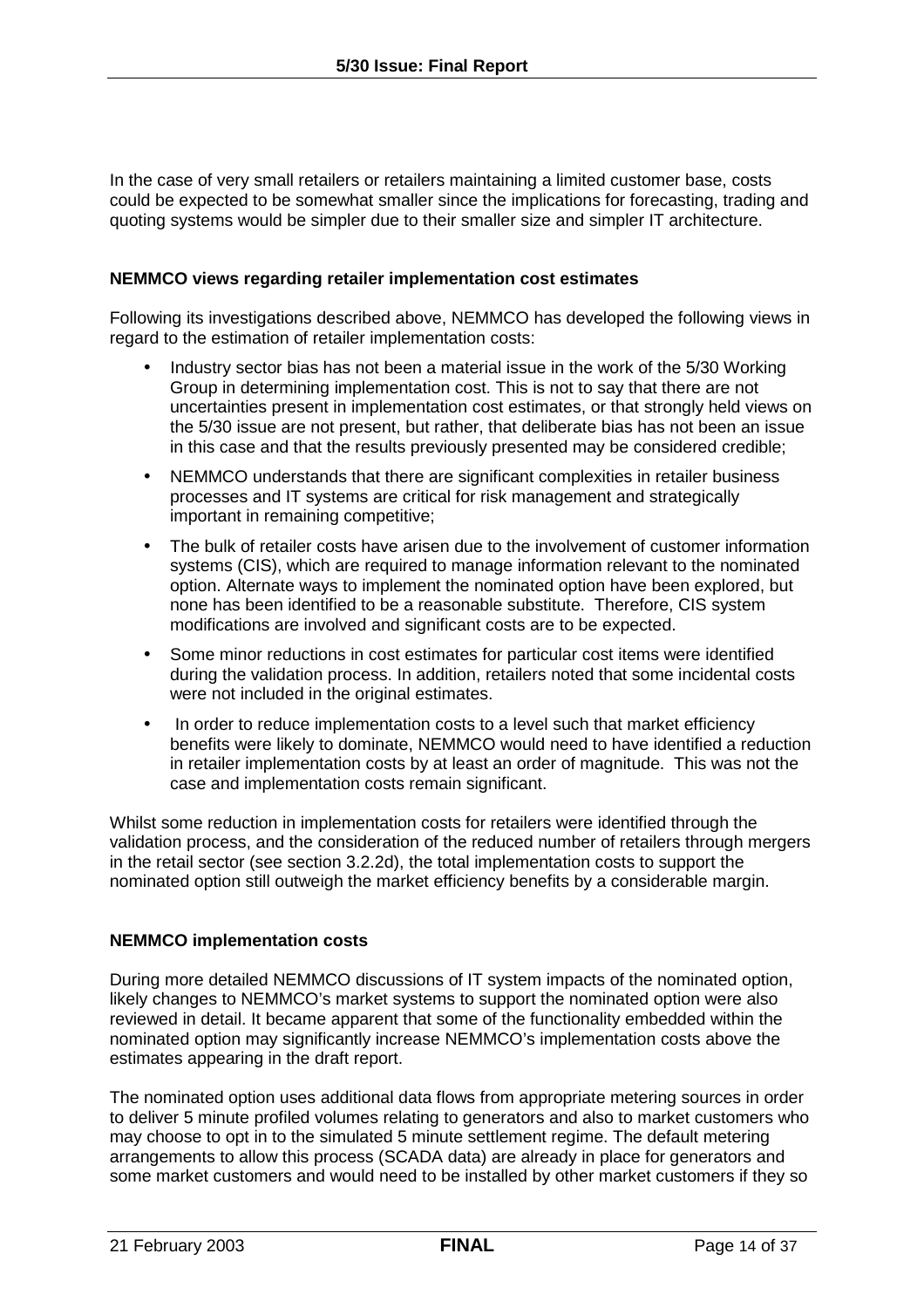wish (at their own cost). The option also envisaged that these parties may elect to install 5 minute interval metering (at their own cost) if they believed that it would be beneficial to do so.

NEMMCO's cost estimates were performed on the basis of utilising SCADA data sources. It is now evident that NEMMCO costs under this arrangement (approximately \$1M) were underestimated. NEMMCO market systems staff have since confirmed that if in fact, 5 minute interval data from any parties were needed to be managed by NEMMCO systems, then the implementation costs for NEMMCO would change significantly to the order of \$40M as significant portions of new FRC systems would require replacement or modification. This would be a massive change and in all probability, make the nominated option unviable due to NEMMCO costs.

This revision of NEMMCO implementation costs has design implications for the nominated option. In order to avoid incurring these potentially significant NEMMCO IT systems costs, the nominated option would need the optionality to use 5 minute interval metering removed from its design specification.

#### **Benefits versus Costs – Economic Guidance**

As a last issue, NEMMCO requested economic guidance from MMA on the degree to which benefits would need to exceed costs to justify a firm recommendation for change being promoted.

MMA indicate that there is no clear guidance provided in economic literature, however, in the case of the 5/30 issue, the nominated option considered required significant and irreversible changes to market settlement processes as well as other changes to IT systems for NEM participants and NEMMCO.

Given that there is, at least in the view of some parties, uncertainty surrounding the evaluation of implementation costs as well as the modelling of market efficiency benefits then a large difference in favour of benefits over costs may be required in order to endorse implementing the nominated option.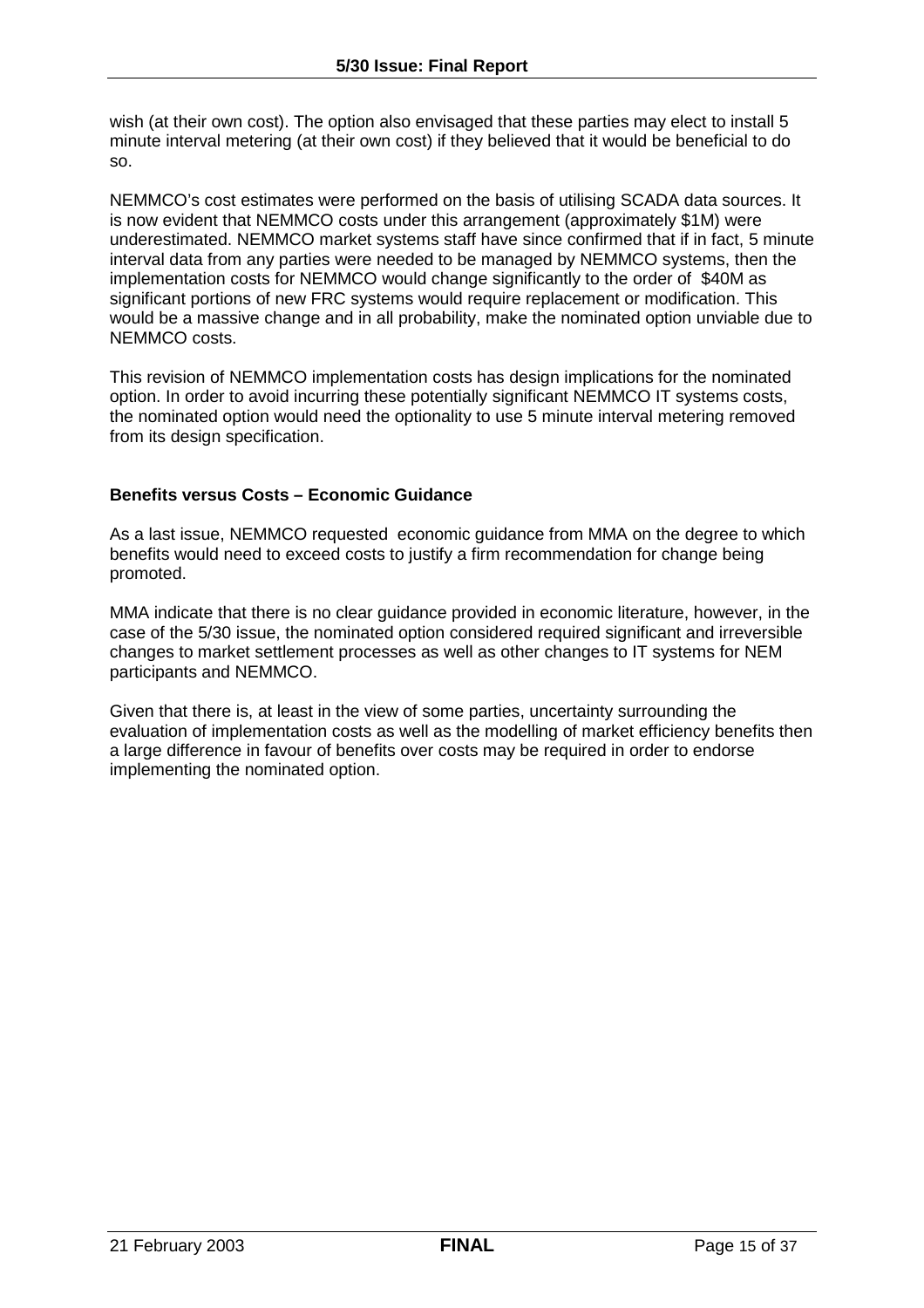## **3.2.2 Consideration of individual cost related issues**

Implementation costs were the area of greatest concern for respondents as discussed in the previous section that described a retailer implementation cost validation process. This section presents NEMMCO's consideration of each issue individually.

#### **(a) The process used to gather implementation costs was prone to bias and/or an independent expert should have performed the cost estimation**

#### **Summary of issue**

This issue was raised by TXU and also strongly argued by Hazelwood. Their concerns lie with the fact that NEMMCO relied upon a process whereby working group members identified implementation costs for their respective industry sectors rather than an independent expert. They argue that this process has resulted in the estimate of implementation costs being influenced by vested interests in various outcomes and that NEMMCO did not deal with this predictable bias.

#### **NEMMCO response**

NEMMCO acknowledges this concern and has since taken steps to address it by carrying out further due diligence work with retailers as described in section 3.2.1 above. This work has focussed specifically on the issues raised in submissions, and had the aim of allowing NEMMCO to respond to submissions from a position that is as informed as possible.

Submissions focus critically on the retailer costs as this turned out to be the area where implementation costs were greatest.

It is acknowledged that there is a risk of biased results when identifying implementation costs for parties that have vested interests. In some circumstances an independent expert could be used to manage this risk. Consideration was given by NEMMCO at an early stage as to the manner in which implementation costs (and market efficiency benefits) may be assessed. It was considered that the process to assess market efficiency benefits required the skills of an independent economic expert. It was also recognised that working group members, with the assistance of others within their respective industry sectors would be best placed to identify business areas, processes and systems that would be impacted by the nominated option and to broadly assess the implementation costs.

In the event that re-examination of implementation costs was required due to a close benefit/cost balance, an independent expert could be engaged by NEMMCO to more finely analyse costs. NEMMCO considers that this latter stage was not warranted as implementation costs were shown to significantly exceed the market efficiency benefits.

In the case of retailers, due to the significantly different business structures, processes and IT systems in place from business to business, NEMMCO believes that the use of an independent expert would deliver similar or less accurate results to the NRF representatives co-ordinating a response from retail businesses directly.

On one hand, an independent expert would deliver some credibility in terms of objectivity, however, the expert would need to follow essentially the same process in gathering the retailer cost information. In addition, the independent expert would not have open access to the in depth knowledge gained by retailers regarding their IT systems following recent FRC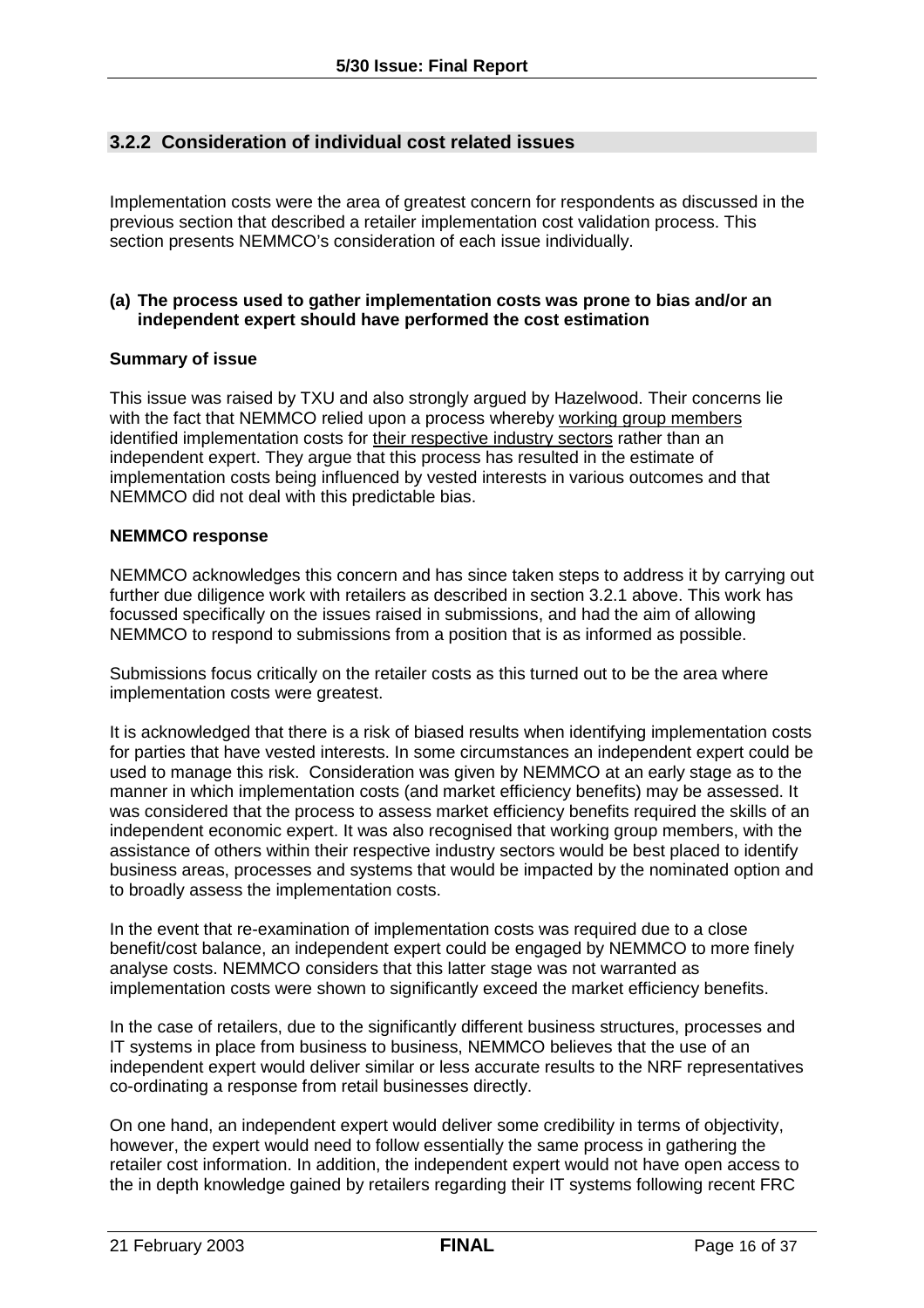systems. In this case, NEMMCO is of the view that an independent expert would not have added a material improvement to the assessment of implementation costs in terms of their accuracy due, in part, to the diversity of retailer businesses.

To address the concerns of biased costing estimates raised in submissions, NEMMCO undertook a review of retailer implementation costs as described in section 3.2.1. That process made use of NEMMCO staff who had been intimately involved in the recent development of FRC systems for the market, and it revealed that previous cost estimates for changes to retailer systems were reasonable.

In summary, NEMMCO agrees that the involvement of industry sectors in identifying implementation costs was open to bias on both sides of the debate, however, the validation undertaken by NEMMCO of retailer implementation strategies and therefore the implementation costs indicates that bias has not been a material concern in this case.

#### **(b) The definition of "costs" was not appropriately detailed in the survey process used to determine retailer implementation costs.**

#### **Summary of issue**

Hazelwood Power and TXU expressed concern that retailers were asked to complete the implementation cost survey, which contained insufficient guidance material for them to effectively complete the survey. Hazelwood considers that the following information was required by retailers to understand what was being asked of them and to respond appropriately:

- The "meaning of cost" to be used in the retailer cost survey required detailed explanation; and,
- The context for cost estimates (the expected size of the levy to be passed on to retail customers) was required to be explained.

Hazelwood stated that the above information was not provided during the survey process, and TXU agree that the size of the expected levy is material to the implementation strategies selected by retailers.

#### **NEMMCO response**

In preparing the above retailer implementation cost estimate survey, a detailed explanation of the survey process was drafted by NEMMCO and the NRF representatives on the 5/30 Working Group. In addition, the NRF representatives on the 5/30 Working Group drafted a pro-forma response for retailers, which included typical business areas that may be impacted by the nominated option – as seen by the NRF representatives. The survey was distributed to retailers by the NRF.

The survey request and briefing material, together with an economic explanation of how the implementation costs for the retailer business should be interpreted were then supplied from NEMMCO to retailers via the NRF survey request.

NEMMCO is of the opinion that retailers clearly understood the interpretation of the term "costs" regarding implementation costs in the context of the survey and the 5/30 issue. The briefing material included an economic description of costs as well as how the implementation costs for retailers could be identified.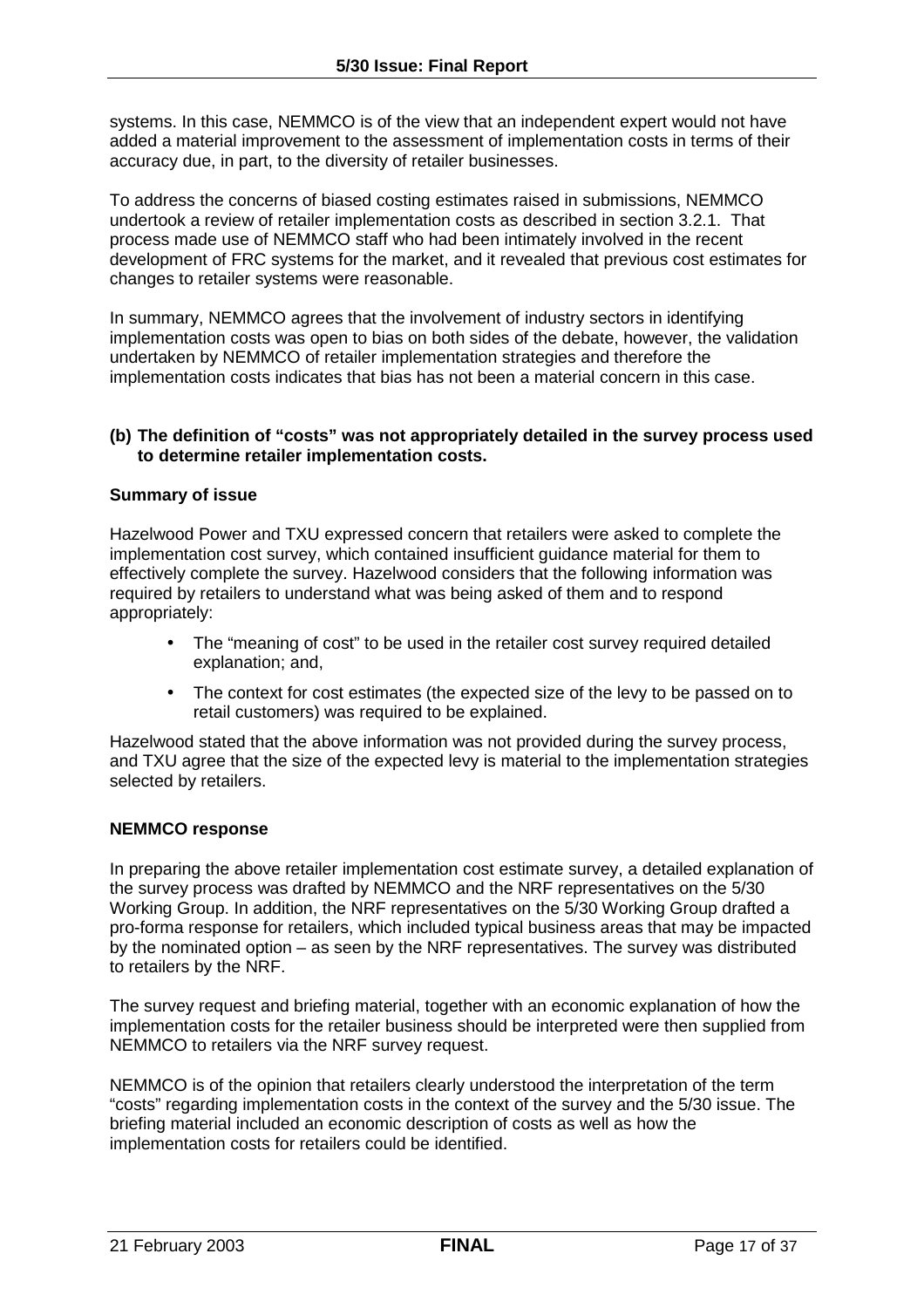NEMMCO agrees with Hazelwood's argument that the "context" of the cost estimate was not initially provided to the retailers. It may have been of some assistance for retailers to know the approximate magnitude of the envisaged "market levy" or ancillary service associated with the nominated option prior to estimating the scope of changes.

To further consider this issue, NEMMCO has obtained and published the details of the size of the expected levy contained from MMA  $10$ . In that report, MMA indicates that the magnitude of the financial transfer payments was of the order of \$53.4M over eight years (or approximately \$78.6M over ten years).

The close date for the consultation period was extended by NEMMCO so that this data could be made available to interested parties and included in their submissions to the draft report if considered material. Retailers do not consider that the availability of the size of the expected levy has changed their views as to the scope of implementation costs to support the nominated option as they contend that 5 minute data is still required to be managed by CIS systems.

NEMMCO's validation of the retailer implementation cost estimates described previously in this paper has concluded that this issue is not material to the outcome of the cost benefit analysis.

#### **(c) Retailers may not have understood the options. Overly complex solutions have been costed or discretionary costs may have been included**

#### **Summary of issue**

TXU and Southern Hydro expressed concern that retailers may not have properly understood the option. TXU base this view on a number of potential cost item areas that were included in the survey pro-forma, such as "NMI configuration", "Revise TLF calculation model" and "Meter Upgrade and reprogramming". TXU consider these items as being irrelevant to an implementation of the nominated option.

TXU, the NGF and Hazelwood are concerned that overly complex solutions have been costed by retailers and/or that discretionary costs have been included. This would have the effect of inflating the implementation costs for retailers to support the nominated option.

 $\overline{\phantom{a}}$  $10$  MMA report titled "Financial Transfer Payments for the Base Scenario modelled for the 5/30 Project" 5 August 2002 may be found on the NEMMCO website at the following URL: http://www.nemmco.com.au/future/design/1182.htm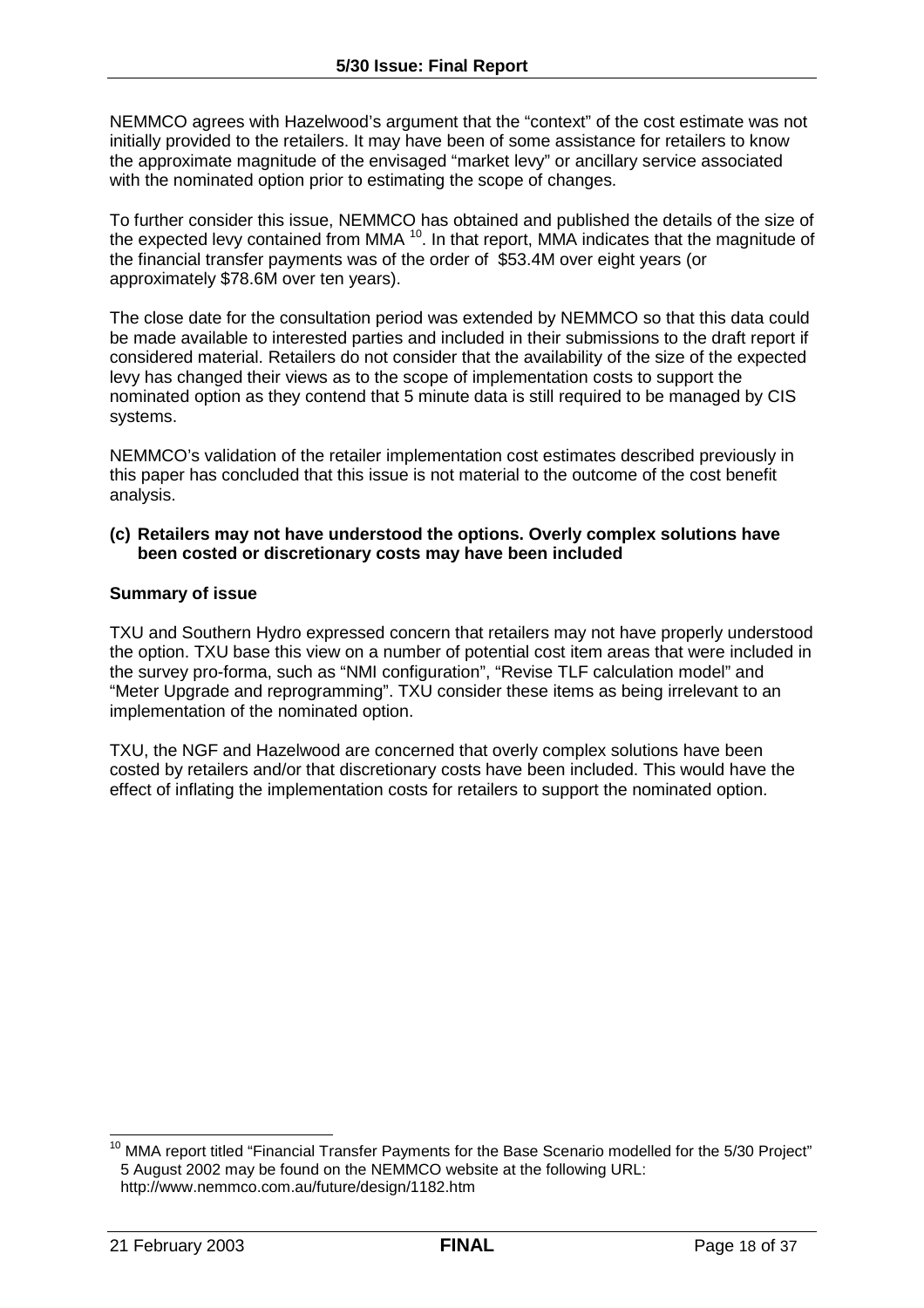#### **NEMMCO response**

Included in the information provided by the NRF to retailers for the retailer implementation cost survey was a thorough description of the nominated option. This included the following:

- Material prepared in the development of the options by the 5/30 Working Group to describe the options. This included descriptions of the option, its features and the changes from the current NEM arrangements;
- A condensed summary of each option;
- A summary of the key similarities and differences between the options;
- A summary of the key advantages and disadvantages of the options; and,
- The pro-forma from the NRF representatives on the 5/30 Working Group indicating typical impact areas for each option.

In addition, retailers also had access to descriptions of the options on NEMMCO's website and were provided with direct contacts in the 5/30 Working Group who would respond to any queries as they arose. NEMMCO considers that retailers were thoroughly briefed on the nominated option. NEMMCO's validation of the retailer cost estimates also confirmed this view as it involved retailers describing to NEMMCO their understanding of the preferred option and its impact on their processes.

The cost items identified in the survey pro-forma were reviewed by NEMMCO at a high level as part of the process carried out by NEMMCO was to aggregate the confidential costs estimate from each retailer for analysis and reporting purposes. Through this process, NEMMCO gained confidence and understanding in the derivation of each cost item. Some cost items were reviewed by NEMMCO when estimates were received from retailers with some cost items being discussed and subsequently revised. Final cost items were considered by retailers to be non-discretionary due to the requirement for management of 5 minute data streams in their IT systems for the purposes of reconciliation forecasting and billing.

Following validation of retailer costs, NEMMCO considers that retailers have understood the nominated option and its implications for their business.

NEMMCO agrees that it would be inappropriate to include retailer cost items that could be viewed as non-essential to the implementation of the nominated option. Furthermore, NEMMCO agrees with TXU and Hazelwood that a least cost implementation is appropriate, involving only non-discretionary cost items.

The cost validation process carried out by NEMMCO did not find evidence that discretionary costs have been included – or that alternative, cheaper cost implementations could be undertaken to avoid the involvement of expensive retailer CIS systems.

NEMMCO does not consider that the inclusion of discretionary costs has been material to the outcomes of the implementation costs estimates.

#### **(d) Retailer costs would have dropped due to recent mergers in the retail sector**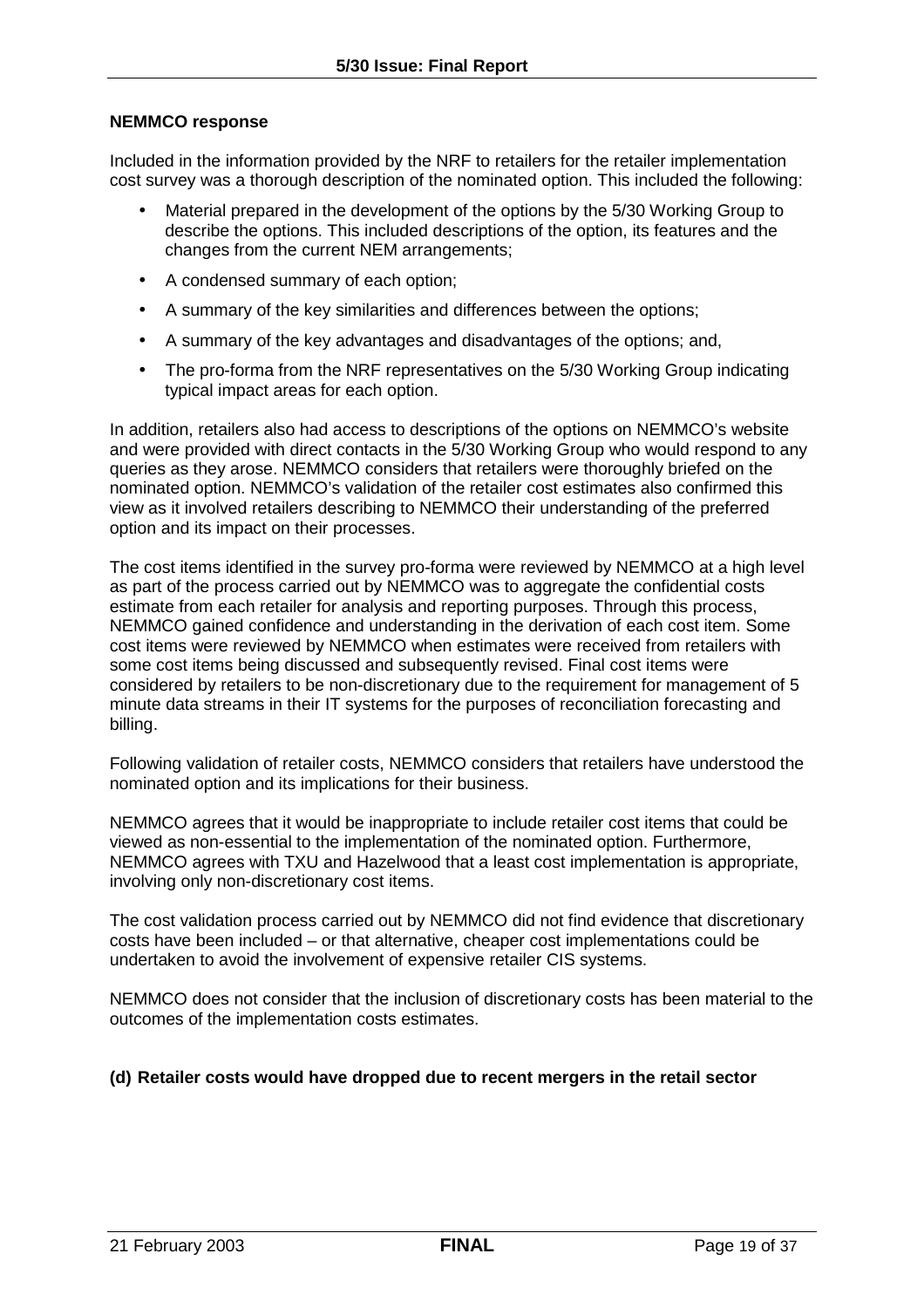#### **Summary of issue**

TransEnergie argue that implementation costs are related to the number of retailers. Further, they consider that because "industry analysts" expect that the number of retailers will reduce over time, the existing number of retailers in the NEM should not influence the costing analysis.

#### **NEMMCO response**

NEMMCO agrees that the total retailer sector cost estimates for implementation of the nominated option is related to the number of retailers. NEMMCO, however, considers it to be inappropriate to include industry analyst forward speculations regarding commercial mergers of NEM retailers.

Since the time that the estimation of retailer implementation costs was performed, a number of significant merger/takeovers have occurred in the NEM retail sector. In order to consider this issue further, NEMMCO has reviewed the aggregate retailer implementation cost estimates to account for mergers in the retail sector as at January 2003.

It should be noted that further consideration of this issue from retailers and discussions with NEMMCO during the validation of retailer implementation costs indicate that if, for example, two retailers were to merge into one, then it should not be automatically assumed that the implementation costs (applicable to those retailers) should simply halve. It is more likely that a revised cost of 1.5 times the costs associated with one retailer would be more appropriate as there are always residual areas of business systems that continue separately.

As a lower bound however, and assuming that retailer costs would simply drop by half in the case of a merger, NEMMCO estimates that the implementation costs for the retail sector may have reduced to an NPV of \$98.6M from the original estimate of \$160.2M.

Taking into account the considerations from retailers above, this may more likely lie somewhere in the middle of this range - of the order of \$130M. NEMMCO notes that the range of cost estimates is still a significant cost and would not impact the recommendations of its draft final report.

#### **(e) Retailer implementation costs estimates were performed at a time at when significant workload was experienced due to FRC concerns for retailers**

#### **Summary of issue**

TXU discuss in their submission that they expect that retailer implementation cost survey results were biased against further changes following a period of significant IT change to accommodate major full retail contestability (FRC) work. Due to resource constraints, TXU argue that it was difficult to get a realistic and objective assessment of the materiality of the nominated option on retailer systems. TXU consider that this issue has resulted in excessive retailer cost estimates.

#### **NEMMCO response**

The implication from this issue is that due to significant workloads caused by FRC commitments, retailers did not have the capability to adequately invest resources into providing accurate responses to the retailer implementation cost survey.

NEMMCO has followed this issue through with retailers as part of its exercise to validate retailer cost estimates. Retailers dispute TXU's argument and have asserted that they were in a better position to provide estimates for work scope and cost estimates to accommodate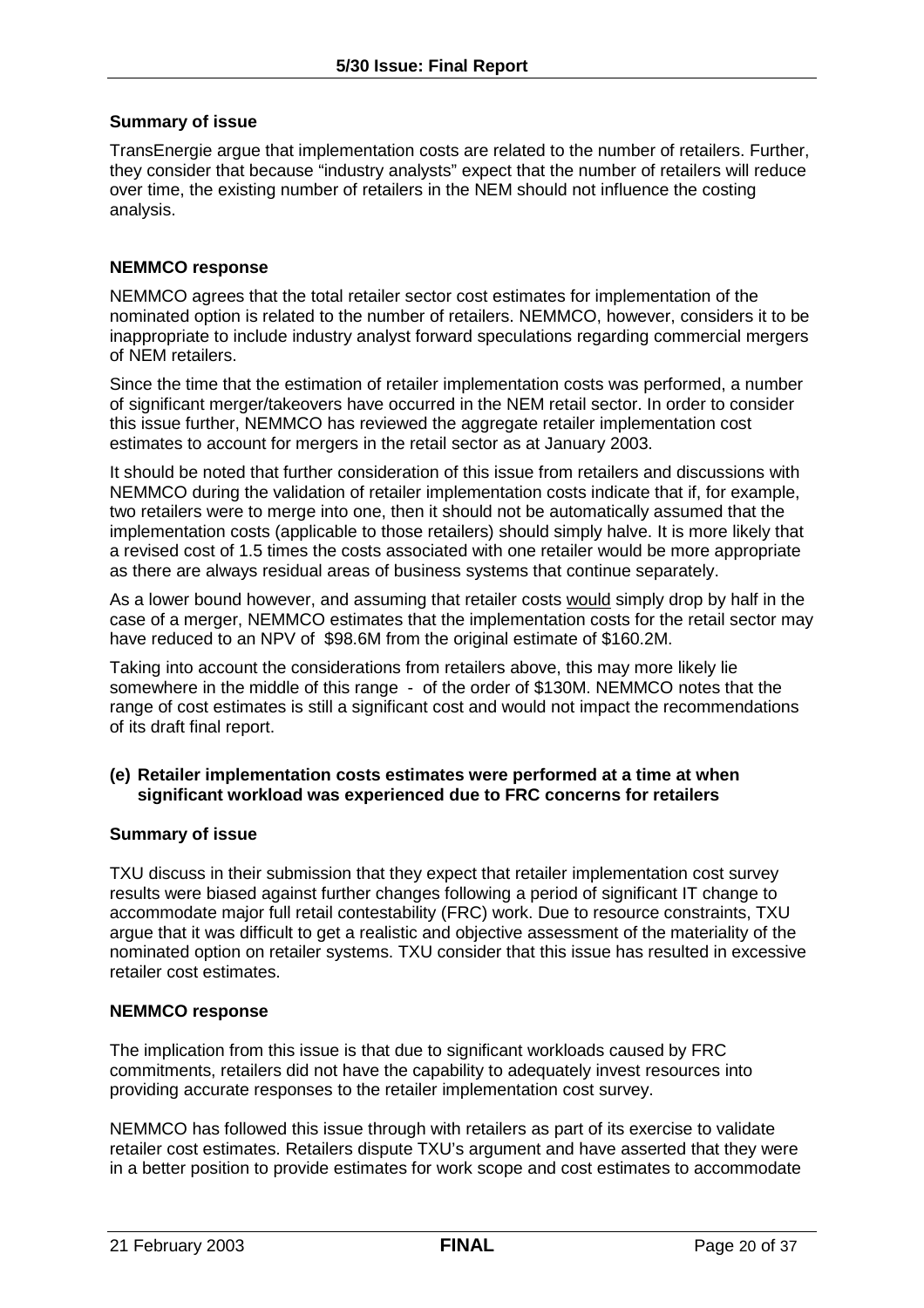the nominated option due to their recent design and implementation experience for FRC with their own IT systems.

In analysis between NEMMCO and retailer businesses, including the involvement of systems development staff from both organisations, NEMMCO is satisfied that this issue has not had a material impact on the retailer implementation cost estimates.

## **3.3 Efficiency benefit issues**

#### **Summary of issue**

Submissions from the NGF, Hazelwood Power, Snowy Hydro, Southern Hydro, Hydro Tasmania, TXU and TransEnergie raised concerns in relation to the modelling and more particularly, the analysis or assumptions used by the economic consultant (MMA) in examining the efficiency benefits from the nominated option.

Issues of concern encompassed the following areas:

- Concern with the use of a forward looking chronological simulation technique rather than a historical analysis technique;
- The appropriateness of assumptions used in the modelling;
- Underestimating the dynamic efficiency benefits<sup>11</sup>;
- A failure to properly account for areas where efficiency benefits may be derived, such as;
	- o Benefits to the financial markets;
	- o The impact to Settlements Residue Auction (SRA) unit holders;
- Concern that the modelling appeared to demonstrate a low level of price volatility relative to the volatility historically seen in the NEM; and,
- Not specifically including the complete scope of major potential events in the market such as those that have been seen in recent years including significant industrial action or other major plant problems.

In order to respond to issues raised in submissions regarding the economic modelling and evaluation work, NEMMCO engaged MMA to provide additional economic advice as well as to perform further analysis work on the previous simulation data results to identify financial transfer payments. The results from this additional work are discussed in the following sections.

MMA has responded to the issues raised in submissions specifically regarding their analysis work on the project in an MMA report <sup>12</sup> dated 11 February 2003 to NEMMCO. That report is referred to as "*MMA's Reply to Submission Issues*" in subsequent sections of this report.

 $11$  An explanation of market efficiency benefits is provided in Appendix 1. This included the distinction between dynamic, allocative and productive efficiency benefits.

<sup>&</sup>lt;sup>12</sup> MMA's report titled "*Reply to Comments on the Benefit/Cost Study of the 5/30 Anomaly*" 11 February 2003 is available on NEMMCO's website at the following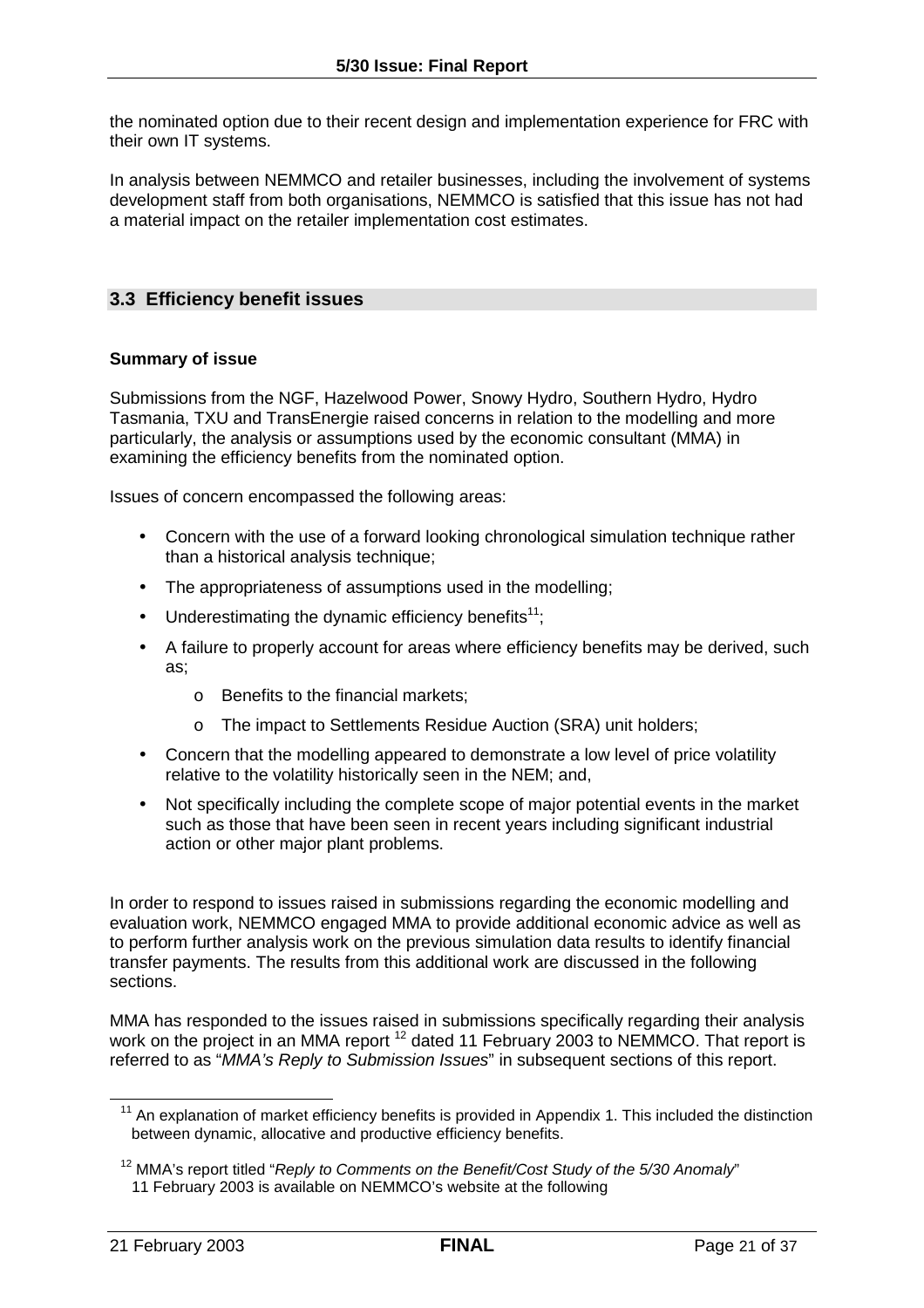The specific areas of concern raised in participant submissions are considered in more detail below.

## **3.3.1 Forward looking simulation model methodology**

#### **Summary of Issue**

Submissions from TXU, NGF, Southern Hydro, Hydro Tasmania and Snowy were concerned with the fundamental modelling approach adopted by MMA in undertaking their analysis. They argue that an historical analysis technique would be more appropriate than a forward looking model such as that used by MMA in their analysis because MMA's simulation model underestimates the benefits of the options to address the 5/30 issue.

#### **NEMMCO response**

MMA utilised a chronological simulation methodology (monte-carlo simulation) with a forward modelling period of ten years. MMA considered in detail the concerns raised in submissions relating to this modelling and addressed this issue in '*MMA's Reply to Submission Issues'.* MMA considers that that both ex-ante and ex-post modelling techniques can be used to examine efficiency benefits, with each having its own advantages and disadvantages.

An ex-ante modelling approach was specifically used for this project by MMA as it was considered by MMA to be superior for the following reasons:

- A large market data set, free from external influences, would have been required for ex-post analysis. This is not available in the NEM environment;
- Dynamic efficiency benefits are difficult to measure from historical analysis; and,
- The likelihood of recurrence of significant market events from historical data would need to be addressed.

In addition, a critical issue identified by the working group in the analysis of the 5/30 issue was that changes to generator behaviour in the market would occur if the 5/30 issue were to be resolved by implementation of the nominated option. MMA consider that the forward modelling approach was the most appropriate way for these behavioural issues to be modelled in the analysis.

NEMMCO is satisfied that a forward modelling approach was a suitable technique for examining the 5/30 issue, and most appropriately, it enabled a range of contingent market states<sup>13</sup> to be modelled rather than just the one contingent state provided by historical analysis. It is also the only appropriate form that would capture varied behaviour by generators in bidding strategies under different settlement regimes.

URL: www.nemmco.com.au/future/design/1182.htm<br><sup>13</sup> A contingent market state represents one possible outcome of market events for a dispatch interval. A scenario is made up of studies representing a complete set of all potential outcomes. This accounts for the likelihood of generator forced outages, interregional constraints, new plant investment, transmission augmentations and regional demands as well as many external factors. As such, an historical market dispatch interval represents just one such contingent state. When modelling into the future, modelling techniques should consider the range and probability of all contingent market states when predicting the spectrum of possible market outcomes.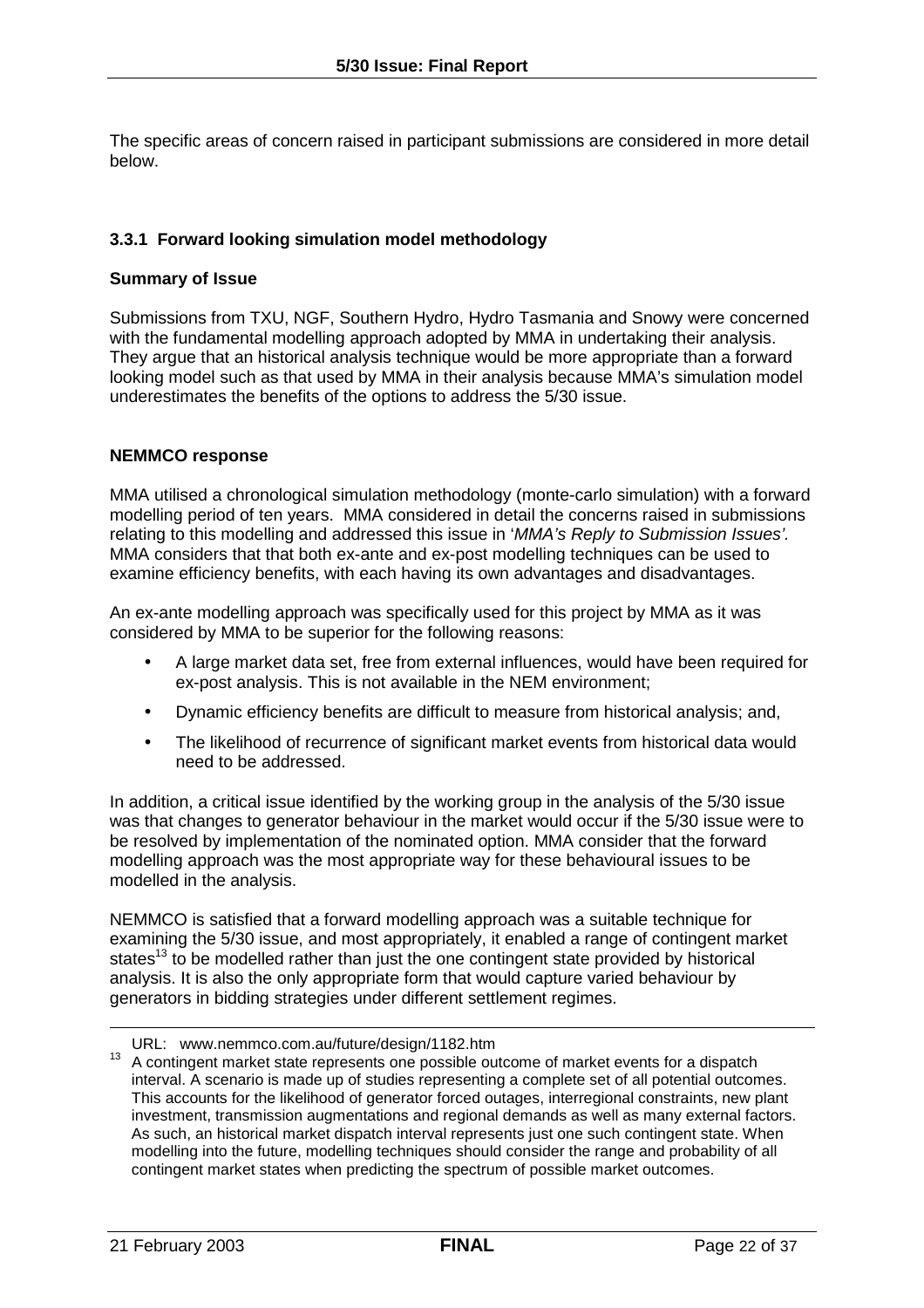Some market participants have been noted to argue against a forward modelling approach in NEMMCO's submission on the 5/30 issue and for the forward modelling approach on other issues.14

Modelling data and assumptions used by MMA were queried by some submissions. Concerns included the reserve levels assumed in the modelling differing from NEMMCO forecasts contained in the  $SOO<sup>15</sup>$  as well as the timing of new plant and the apparent assumption of "just in time" plant investment.

MMA has confirmed that SOO data was utilised as the modelling base data and points out that the inevitable uncertainty of modelling assumptions has been recognised and specifically dealt with through the adoption of modelling scenarios chosen to cover a range of possible market outcomes (and modelling assumption inaccuracy). MMA has provided a summary of its reserve level assumptions in section 2.2.1 of its final report<sup>16</sup>.

Four scenarios were modelled by MMA, including a medium (most likely) scenario, a "no Basslink" scenario, a "cycling" scenario and a high load growth scenario. These scenarios were performed to test the robustness of the modelling outcomes to either modelling inaccuracies or known contingent events such as the timing of the Basslink project.

Southern Hydro was concerned that a "just in time" investment modelling assumption was inappropriate and that such an assumption implies that the investment structure has a perfect view of future returns. MMA has considered this issue through examination of prior investments in the NEM and has noted that both pre-emptive and delayed plant investments have occurred to date. The sensitivity scenario performed for "cycling" periods of supply and demand balance addresses this issue. This sensitivity scenario examined the delay in entry of the next tranche of new supply capacity and resulted in varied benefits that were considered in the analysis.

NEMMCO has now considered the issues raised by respondents, and MMA's response in these areas. NEMMCO has not found cause to disagree with the modelling assumptions and believes that they are consistent with the MMA discussions held with the working group prior to the modelling.

 $\overline{\phantom{a}}$ <sup>14</sup> Submissions to the ACCC's consultation: "VENCorp application for re-authorisation of the MSOR" – September 2002

 $15$  The SOO is an annual NEMMCO publication containing a forecast of the supply and demand balance in the NEM. Further information regarding the SOO may be found on the NEMMCO website.

<sup>16</sup> MMA report titled "*Benefits and Costs of Alternative Arrangements for Aligning Dispatch Prices and Settlement Payouts*", 22 May 2002 and is available on NEMMCO's website at the following URL: www.nemmco.com.au/future/design/1182.htm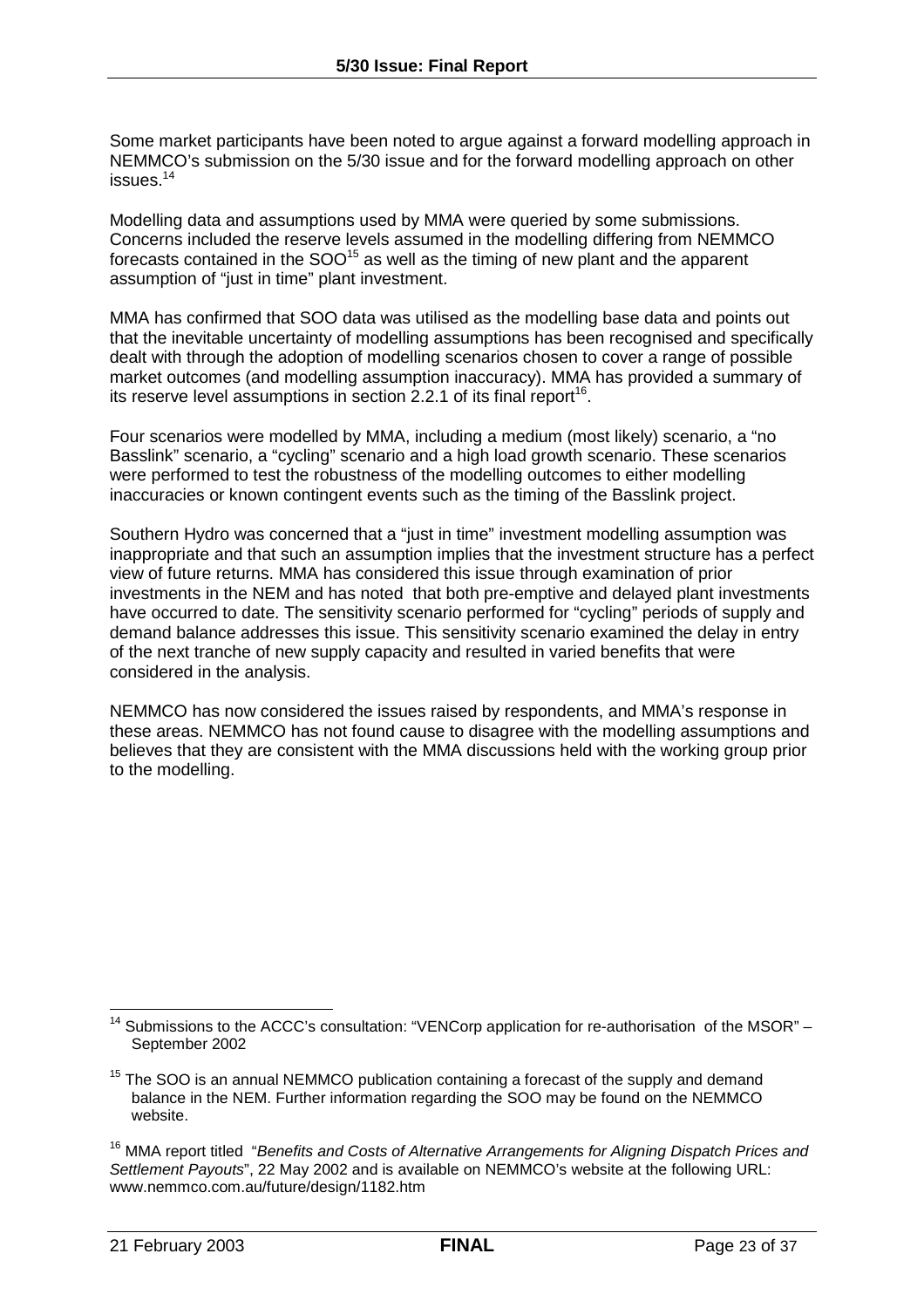## **3.3.3 Dynamic Efficiency Benefits**

#### **Summary of Issue**

A major observation in most dissenting submissions was that little or no dynamic efficiency benefits arose from the modelling. It was claimed that this outcome is counter-intuitive. Submissions from TXU and Southern Hydro in particular expressed disbelief that negligible benefits were identified in modelling from addressing the 5/30 issue. It was argued that the expected types of plant invested in the NEM would be expected to differ somewhat with and without the 5/30 issue being present. TXU suggests that the model will forecast a heavy investment in base load plant and that the 5/30 issue deters the entry of peaking plant to the market.

#### **NEMMCO response**

MMA modelling showed that resolving the 5/30 issue did not materially impact the plant investment mix in the NEM from the "no change scenario" over the ten year study period. This was due to a number of assumptions regarding committed projects, and that the entry of plant is impacted by a range of market factors and is not solely dependant the incidence of price spikes in the NEM. Price spikes and modelled volatility are discussed below.

It is key to note that the model optimised the investment of new plant by ensuring that new plants had their entry delayed until their operation was profitable over a 1 year period. The modelling results indicated that the types of plant selected by the simulation were principally intermediate and peaking plant (rather than base load plant) – even under the existing NEM settlement arrangements.

MMA explain that their results are also confirmed by the recent entry of about 1000MW of new peaking capacity to the NEM. While acknowledging that changed settlement arrangements may assist peaking plant, the considerations noted here would indicate that the current settlement arrangements do not in themselves deter the entry of peaking plant as stipulated in submissions.

#### **3.3.4 Price Volatility and Significant Market Events**

#### **Summary of Issue**

Modelled price volatility by MMA was questioned by TXU and Southern Hydro. They argue that the volatility implied in the modelling results is significantly lower than that seen in historical NEM data. They also note that a common sense check whereby a calibration of the modelling results against historical data had not been undertaken by MMA.

#### **NEMMCO response**

MMA explain in section 2.1.1 of their report *MMA's Reply to Submission Issues* that the modelling methodology results in estimates of price levels in each trading interval in a number of simulated contingent states of the market. Actual history may well differ from the modelled price estimates as it represents just one contingent state of the market. MMA modelling examines many contingent market states. As such, the analysis of historical data does not consider the broad range of possible market outcomes.

This is to be expected, particularly if some significant market events were to have occurred during the period of history being reviewed. These may not be exactly representative of the events that would occur into the future. It should be noted that the forward simulation methodology delivers results for the average impact of outcomes over the forward modelled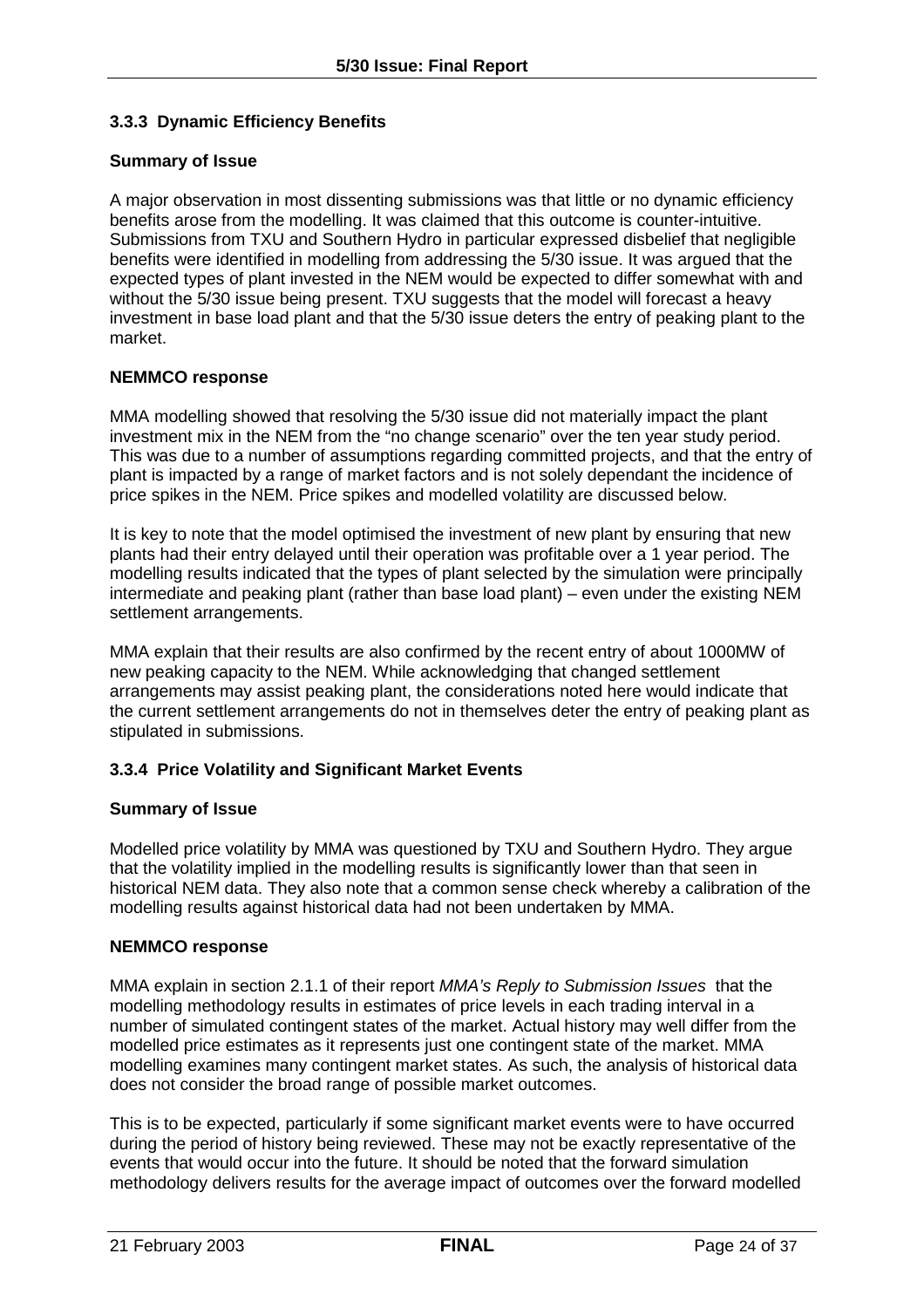period. Consequently, comparison against specific historical events (rather than average impacts) is not appropriate. The following graph from *MMA's Reply to Submission Issues* illustrates the incidence of price spikes greater than \$100/MWh in a number of simulation iterations. Each iteration shown represents one contingent state of the market. The average number of price spikes is also shown.



#### **Figure 1 No. of dispatch intervals in Victoria greater than \$100/MWh**

The modelling results depend on the probabilistic outcomes of other influences such as generator outages and weather induced demand affects. Hence the MMA modelling indicates the average of a number of potential price outcomes in a trading interval. "*The actual price and the number of price spikes will be higher or lower than expected, depending on actual outcomes (generator availability / demand) in the market".* 

A calibration against historical data has been performed by MMA. Section 3.3 (Table 3.3) of their report<sup>17</sup> presents the results of this calibration. TXU agued that the calibration performed was not correct in that it used actual market data and bids and simply proved the model's dispatch engine. This is not correct. The calibration performed utilised an optimised set of generator bids (generic to any time period) and simulated the 2001 calendar year using actual NEM demands. This performed a calibration of the model's ability to predict price spikes with the difference between actual and modelled spikes less than 3% for the NEM as a whole.

NEMMCO has considered issues raised in the consultation regarding price volatility modelling and MMA's response and is satisfied with the previous results and interpretation of the modelling. MMA do note that an alternate methodology could have been used involving a distribution of prices to gauge the probability that the benefits would exceed the costs. It was considered by MMA as unlikely that this approach would change the conclusion drawn from the modelling as the benefits on average were still unlikely to exceed costs. In addition, any impact from either industrial action or system operating errors were not accounted for in the modelling as these issues were not considered predictable in terms of timing or the nature of their impact.

 $\overline{\phantom{a}}$ <sup>17</sup> MMA report titled "Benefits and Costs of Alternative Arrangements for Aligning Dispatch Prices and *Settlement Payouts*" , 22 May 2002 is available on NEMMCO's website at the following URL: www.nemmco.com.au/future/design/1182.htm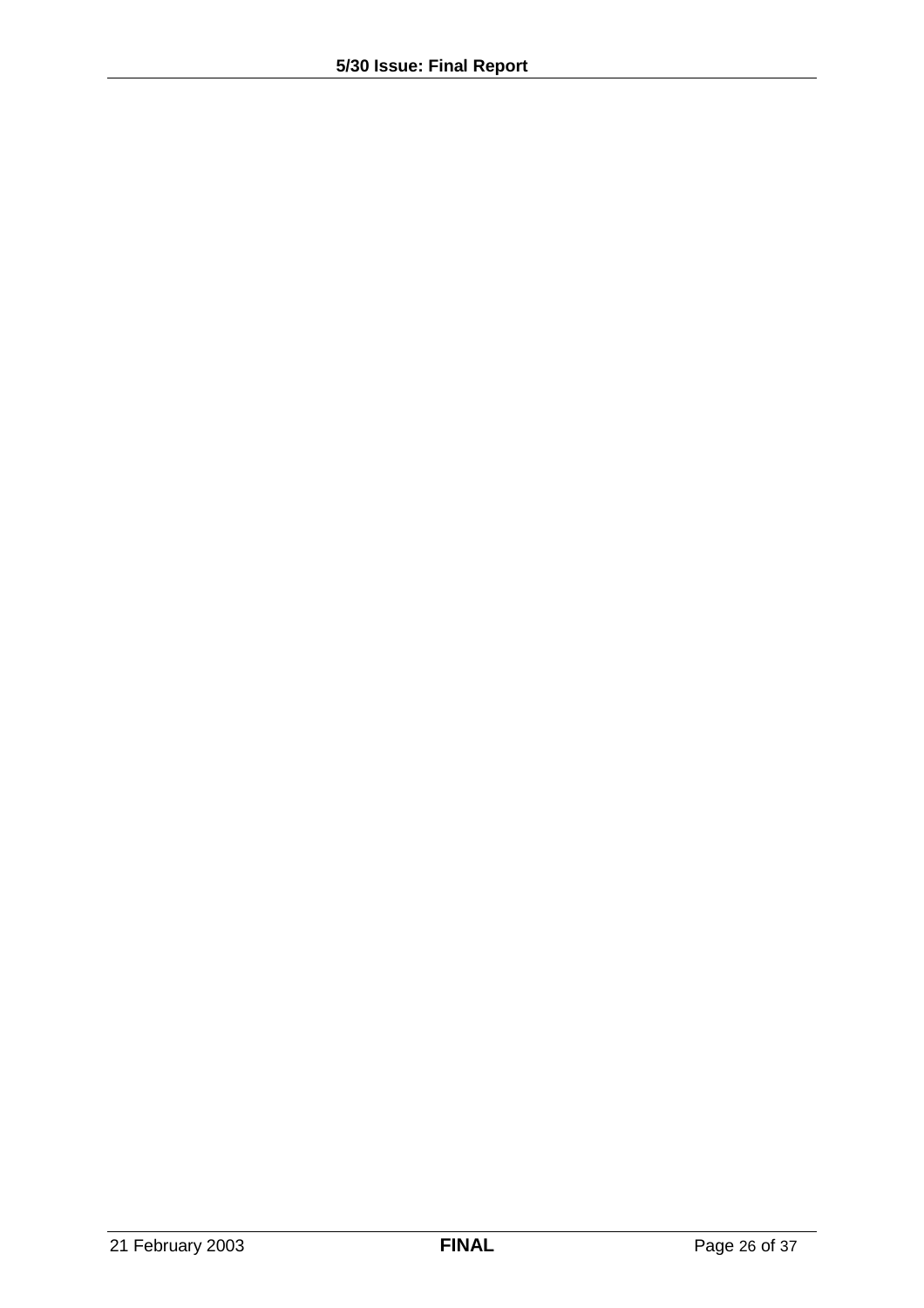## **3.3.5 Exclusion of Benefits to Financial Markets**

#### **Summary of Issue**

Financial markets are essential in managing risks for NEM participants. Submissions from dissenting parties indicate that the evaluation of efficiency benefits to the market via the financial markets had been either ignored or underestimated in the analysis.

#### **NEMMCO response**

MMA have identified two impacts upon the financial markets from resolving the 5/30 issue, namely;

- Generators face risks in physically backing financial contracts with a 30 minute calculation period; and,
- There is a reduced incentive to provide one-way contracts which reduces liquidity in the financial markets.

These have been included in the analysis by accounting for the ability to increase bid prices to reflect the additional costs incurred by the 5/30 issue and defending financial markets contracts and secondly, by modelling generator rebidding behaviour.

Generator rebidding behaviour changes were modelled following discussions with generators regarding how they may act under different settlement regimes. These discussions delivered an understanding to NEMMCO and MMA that a shift in generator bidding behaviour would occur if the 5/30 issue were to be resolved. Under current NEM dispatch and settlement arrangements generators are lilely to rebid within the trading interval to defend financial contracts. Such a generator behavioural change would involve a generator no longer rebidding capacity into low price bands to ensure dispatch in dispatch periods within a trading interval following a dispatch price spike. That is to say that under current arrangements, generating plant is price responsive to not just the spot prices in dispatch intervals per se – but more so, to the impact of dispatch price spikes on the generator's contracted position for the 30 minute trading interval.

The analysis of MMA's modelling resulted in identification of productive efficiency losses arising from the additional fuel costs from dispatching gas plant instead of cheaper marginal cost plant or from the opportunity cost of water in hydro electric plant in low price periods. (i.e. Water, being a scarce resource with a given energy availability modelled across a year, is used less efficiently if it is dumped during low dispatch price dispatch intervals by a hydro generator when trying to maximise energy production in a trading interval as it defends financial markets contracts). NEMMCO agrees that MMA modelling has shown that the 5/30 issues represents a material market inefficiency which has now been quantified.

MMA also note the following :

*"In a competitive market, the additional premium on one way contracts under current settlement arrangements should be equivalent to the additional cost of continuing generation in periods beyond the price spike"* 

This impact has been accounted for in the analysis as a productive efficiency cost. NEMMCO agrees with this view as well as MMA's position that double accounting would occur if the increase in premiums were separately added in the evaluation of efficiency benefits.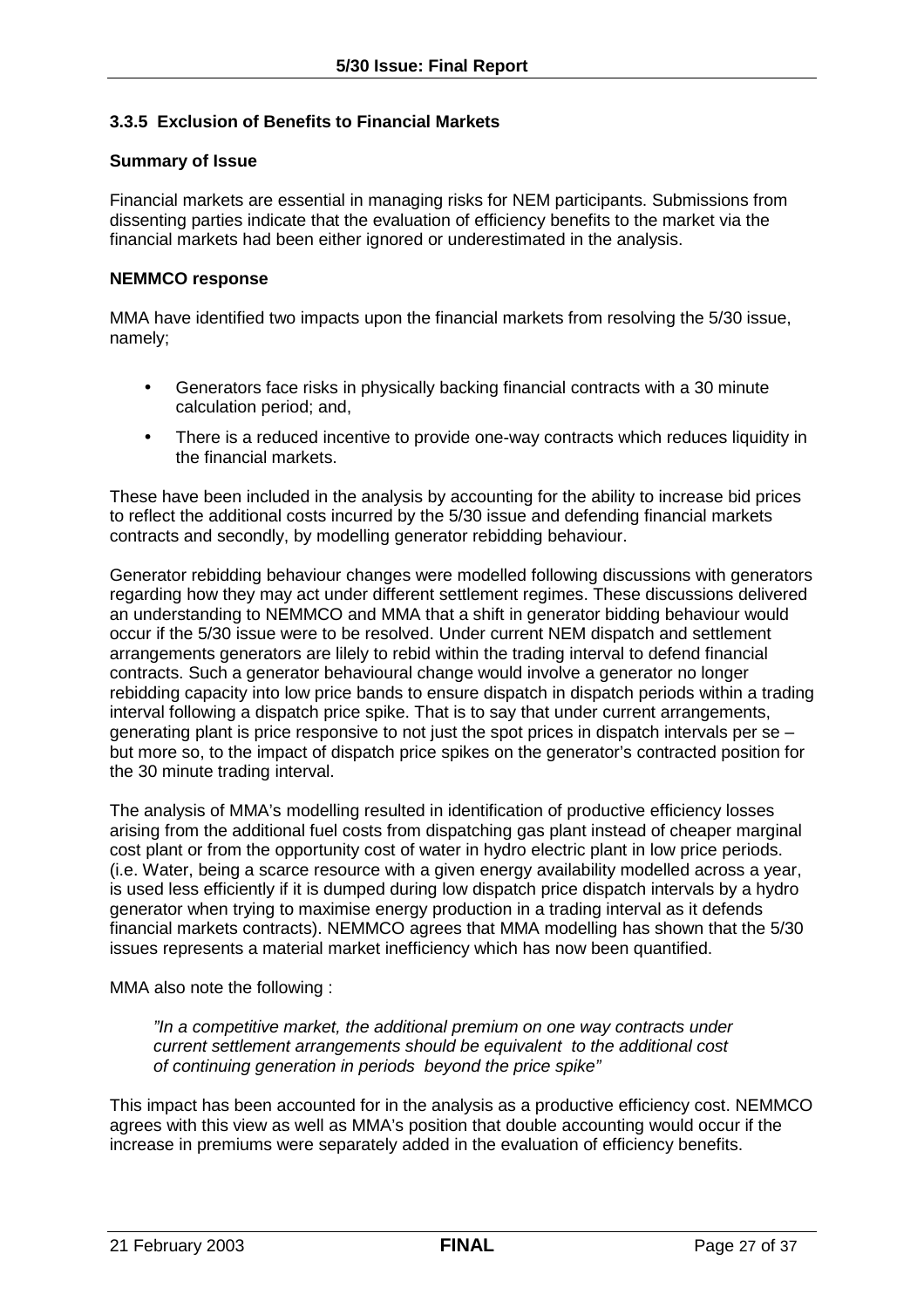If the 5/30 issue were to be resolved via the nominated option, a reduction should occur in the risk premiums associated with financial markets contracts to some market customers. This should lower the cost of energy to those market customers. MMA argues that this reduction in price to market customers from financial contracts would be offset by equivalent higher prices in the post spike dispatch prices and concludes that the direction and magnitude of the transfer to consumers from changes in prices is difficult to determine apriori. That is to say that Market Customers may benefit by lower risk premiums in the financial markets but that these will be offset by the imposition of the settlements levy under the nominated option.

NEMMCO agrees with this position and considers that the net effect to end consumers is likely to be minimal as described below.

| <b>Impact Area</b>                                                  | <b>Resolved 5/30 Issue</b><br><b>Current NEM arrangements</b><br>(with 5/30 issue)<br>(Nominated Option) |                                                   |
|---------------------------------------------------------------------|----------------------------------------------------------------------------------------------------------|---------------------------------------------------|
| <b>Spot Purchases</b>                                               | Current spot prices                                                                                      | Higher prices in post spike<br>dispatch intervals |
| <b>Risk premium payments</b><br>on financial contracts              | Included                                                                                                 | Lower risk premiums                               |
| <b>Levy on Market</b><br><b>Customers under</b><br>nominated option | No Levy                                                                                                  | Levy increases cost of<br>energy                  |
|                                                                     |                                                                                                          |                                                   |
|                                                                     |                                                                                                          | Offset leads to                                   |
|                                                                     |                                                                                                          |                                                   |
| <b>Net Impact</b>                                                   |                                                                                                          | Small net change                                  |

#### **Table 1: Net impact on Market Customer when considering financial markets contracts and levy under nominated option**

Note: Savings achieved by Market Customers by lower risk premiums charged on financial markets hedge contracts would be negated by the settlements levy introduced by the nominated option.

#### **3.3.6 Exclusion of Benefits to SRA Unit Holders**

#### **Summary of Issue**

TXU's submission gave an example of the impact of the 5/30 issue on SRA unit holders noting that SRA unit holders are unable to respond to the risk by rebidding.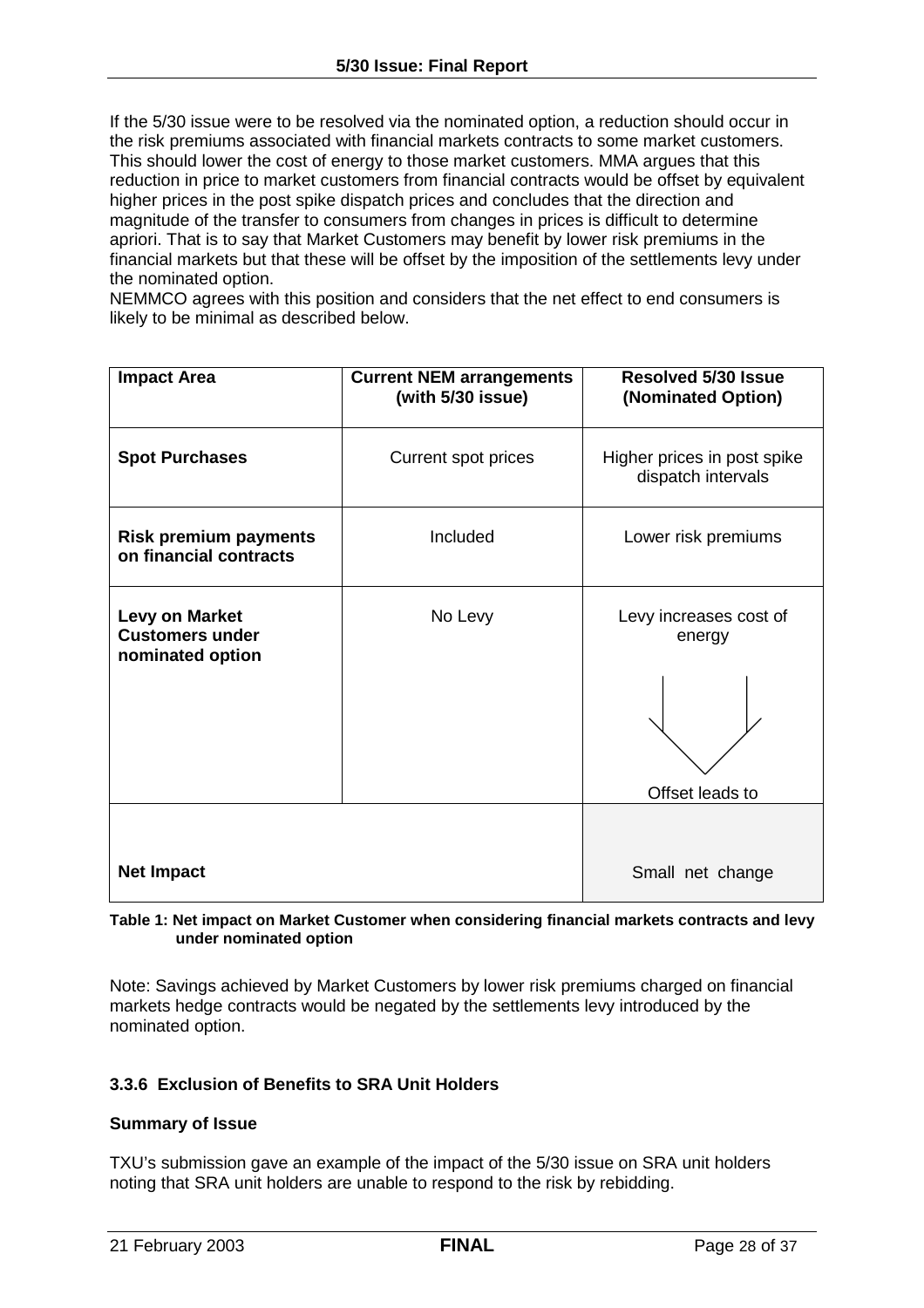#### **NEMMCO response**

As explored in *MMA's Reply to Submission Issues,* MMA argue that the impact of the 5/30 issue on SRA units was not included in their analysis as the flows across regulated interconnectors are not affected directly by the prospect of negative income streams.

Resolving the 5/30 issue will therefore not impact on the behaviour of interconnector flows, except in so far as dispatch patterns may alter within regions. This latter effect has already been captured in the simulation modelling and initial analysis and report. In addition, any change in the incidence of negative income flows would represent a transfer payment between parties rather than an efficiency gain to the market.

NEMMCO has considered this issue and is satisfied with MMA's response.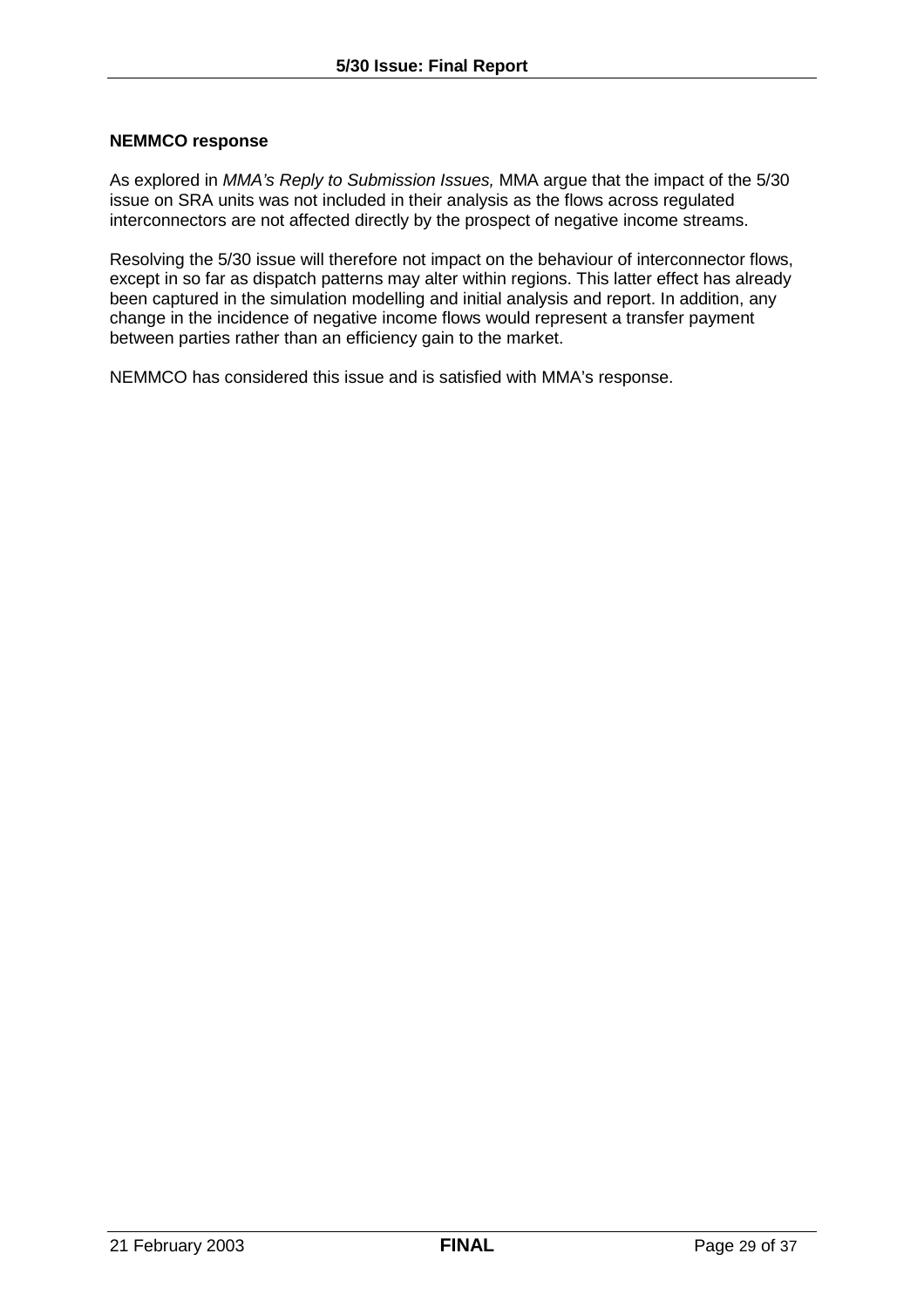## **3.4 Terms of reference**

#### **Summary of issue**

Submissions from TXU, Hydro Tasmania, Snowy Hydro and Southern Hydro argued that the scope of the evaluation, being restricted to market efficiency issues, is too narrow. They consider that that a broader range of evaluation criteria should be used in the review. This would have the effect of capturing other areas of non-efficiency related benefits in addressing the 5/30 issue such as financial transfer payments and impacts from the financial markets.

Incitec also note that the impact of the final costs of changes to market arrangements on end users have not been directly accounted for in the analysis.

#### **NEMMCO response**

This work stream was undertaken by NEMMCO in accordance with its market objective to improve market efficiency.

Consistent with this objective, NEMMCO would propose or recommend code changes to address the 5/30 issue if it were demonstrated that a net benefit in terms of market efficiency would be delivered by moving to alternate market arrangements. Further information regarding the economic definition of market efficiency is contained in Appendix 1. Note also that NEMMCO has subsequently developed and published an Efficiency Assessment Framework to quide and support analyses such as the 5/30 investigation <sup>18</sup>.

NEMMCO is therefore not in a position in this case to use a broader set of evaluation criteria. This does not however, preclude stakeholders themselves from pursuing this issue with parties that are in a position to apply a broader assessment criteria.

The changes in total costs of electricity for end users relative to other market sectors represents a financial transfer payment. Like other transfer payments, these represent a change of wealth (in economic terms) between parties, however, they do not constitute a change to market efficiency. If the total or final cost of electricity changes to say retailers, from whom the majority of end users purchase their electricity, then the modelling performed by MMA will capture this effect if a market efficiency issue is involved.

It should also be noted that following supplementary analysis work performed by MMA for NEMMCO regarding the quantification of financial transfer payments (detailed in MMA's report <sup>19</sup>), it would appear that even a broader evaluation criteria that included the consideration of financial transfer payments may not be sufficient to show that a net market benefit would result from a resolution of the 5/30 issue with some certainty. Unless varied in the Code, changes to the NEM that seek primarily to implement wealth transfers, or to significantly alter current wealth distributions, are a matter for Governments to consider. NEMMCO remains of the view that it would need to see a net market efficiency benefit before promoting this change.

<sup>18</sup> NEMMCO's report titled "*Assessing the efficiency impact of proposed changes to market arrangements – Guideline*", 27 August 2002 is available on NEMMCO's website at the following URL: http://www.nemmco.com.au/future/design/108-0016.htm

<sup>19</sup> MMA Report: "*Financial Transfer Payments for the Base Scenario Modelled for the 5/30 Project*", 7 August 2002.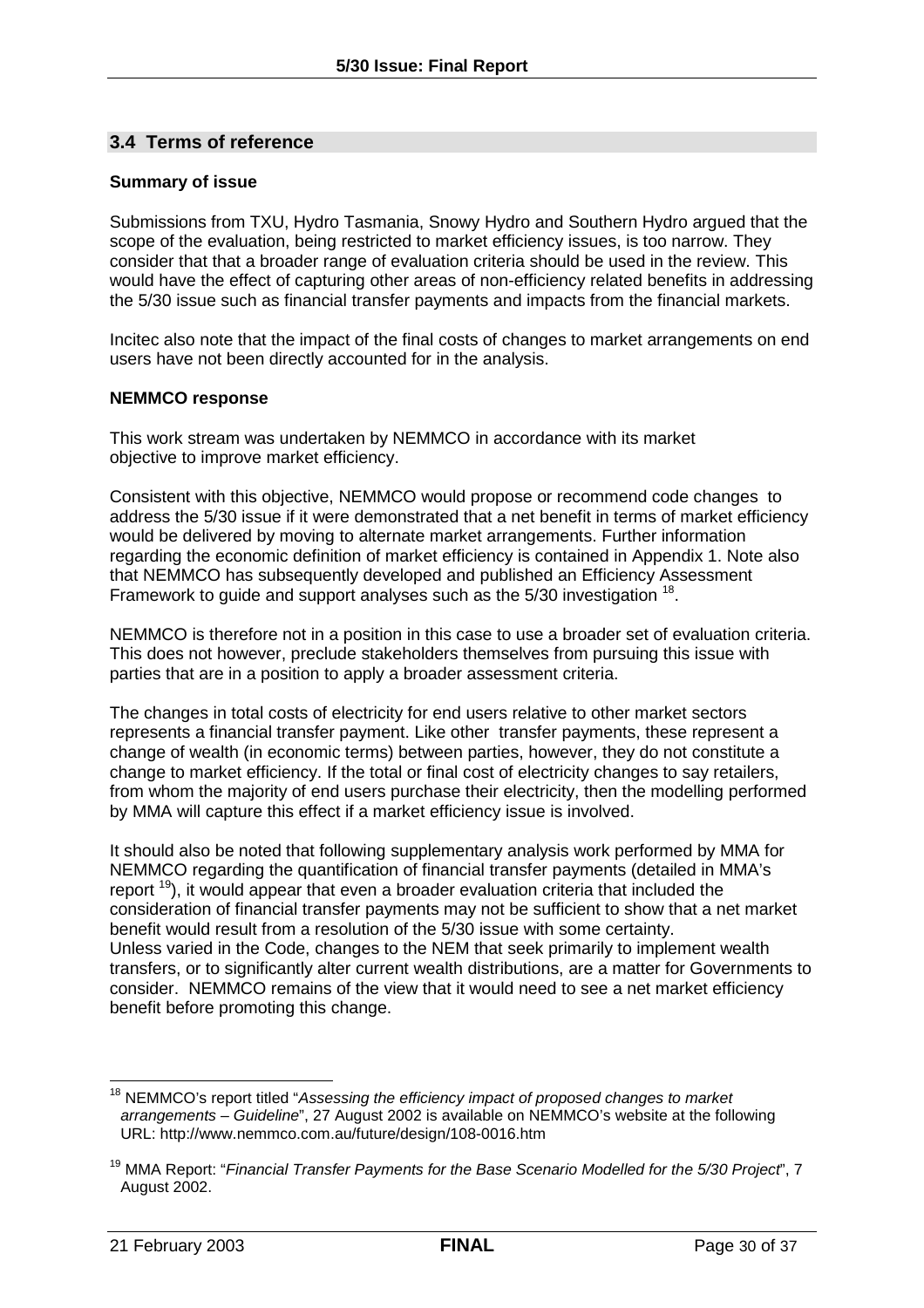## **3.5 Other issues**

## **3.5.1 Transfer Payments**

#### **Summary Of Issue**

The issue of how transfer payments have been treated in the cost / benefit analysis drew the attention of a number of parties in their submissions. Snowy Hydro and TXU believe that transfer payments, which are effectively a transfer of wealth from one party to another as a consequence of a changed settlement arrangement in the context of the 5/30 issue, should be included in the analysis. TransEnergie on the other hand, believe that transfer payments should be excluded from the analysis when market efficiency is being evaluated.

#### **NEMMCO response**

NEMMCO has undertaken the review of the 5/30 issue in accordance with its Code objective regarding market efficiency as discussed previously.

Financial transfer payments arise from monies being redistributed between various parties in the market but do not necessarily represent an increase or decrease in market efficiency. As such MMA have not included transfer payments in evaluating the market efficiency benefits of the nominated option. NEMMCO is satisfied with this position.

It should be noted, however, that NEMMCO have requested MMA to extract from their existing modelling output data the total transfer payments involved in each year of the 10 year modelling period. This data provides an indication of the materiality of transfer payments in resolving the 5/30 issue and is contained in section 3 of their report "*Financial Transfer Payments for the Base Scenario Modelled for the 5/30 Project*" and reproduced below.

|              | 2003 |     |  | 2004 2005 2006 2007 2008 2009 2010 2011 2012 |  |     |     |
|--------------|------|-----|--|----------------------------------------------|--|-----|-----|
| <b>NSW</b>   | 4.6  |     |  | 1.8 0.7 3.8 0.6 0.9 2.8 6.2 3.3 4.1          |  |     |     |
| <b>SA</b>    |      |     |  |                                              |  | 1.4 | 1.5 |
| <b>VIC</b>   | 3.2  | 0.6 |  | 0.5 1.9 3.8 0.7 1.9 2.7 1.7 2.1              |  |     |     |
| Queensland   |      |     |  | 2.4 1.0 0.5 2.7 4.0 1.5 1.8 4.1 2.5 2.8      |  |     |     |
| <b>Total</b> |      |     |  | 11.6 4.6 3.4 9.5 9.0 4.3 7.5 15.0 8.9 10.5   |  |     |     |

#### **Table 2: Transfer Payment (\$M) assuming 15% of market customers (by volume) opt in for the simulated 5 minute settlement.**

The size of the transfer payments is a function of the proportion of market customers 'opting in' to the 5 minute simulated settlement regime. MMA estimate a reasonable number to be 15% of market customers (by volume). The NPV of the settlement surplus in this case is \$55M over the ten year modelling period. As an additional comparison, the transfer payments attributable to a much higher opt in rate of 30% of market customers (by volume) has also been presented by MMA but not reproduced here. It showed that the NPV of the settlement surplus would be double that of the 15% opt in case.

It should be noted that the estimated transfer payments arising from the 5/30 issue represent a small proportion of the energy market value and indeed a small proportion of the cited implementation costs to implement the nominated option.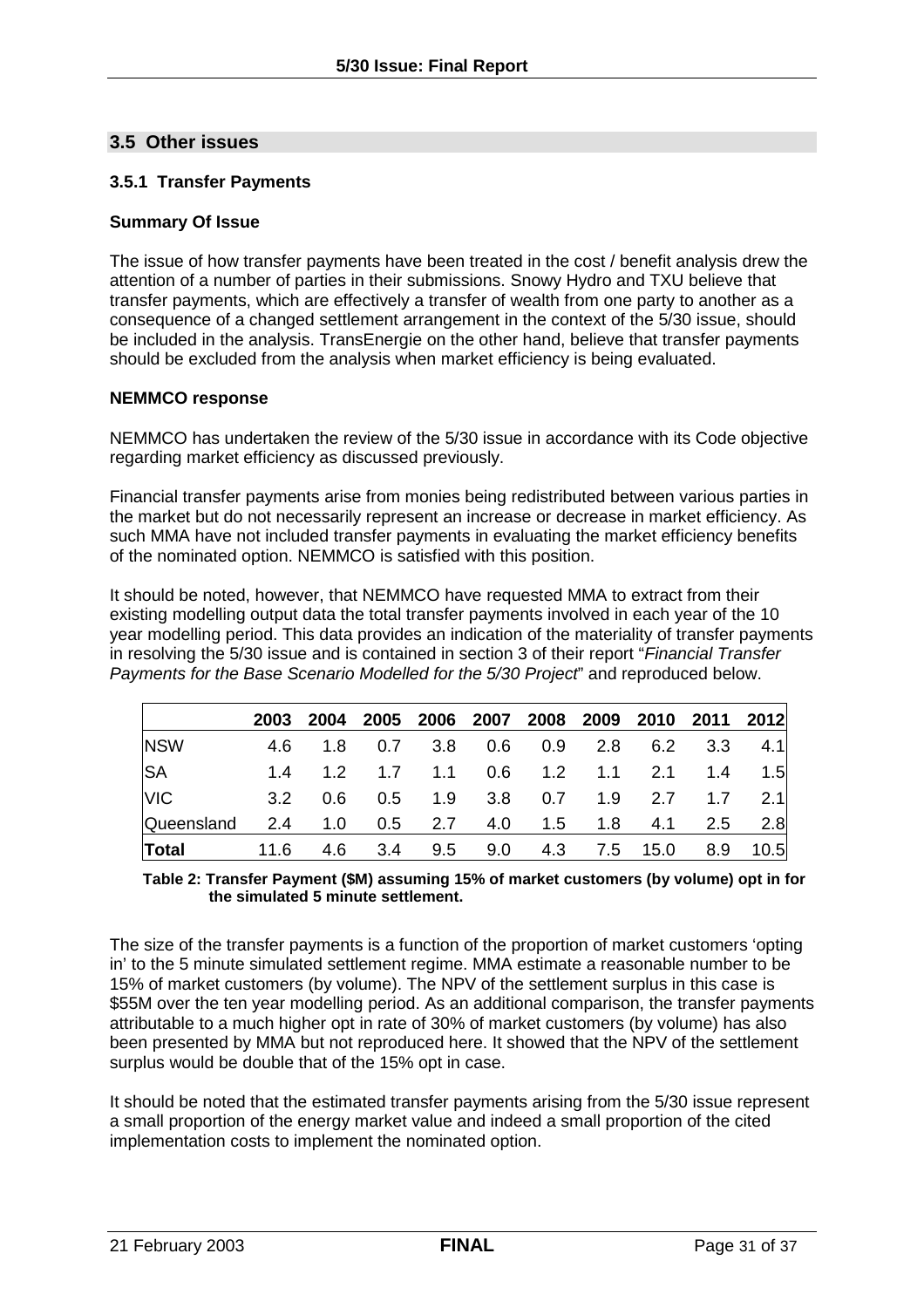Finally, Snowy argued that NEMMCO should escalate the issue of transfer payments (wealth transfers) to another forum in accordance with the NEMMCO market efficiency guidelines where a broader set of evaluation criteria may be considered. NEMMCO concludes from MMA's analysis that even if the likely transfer payments were to have been included in the analysis, a clear net benefit would still not be indicated. NEMMCO accepts that it would formally advise these issues to NEM jurisdictions if a change was to be pursued, however this is not the case, and consequently an escalation of the wealth reallocation changes to another forum is not warranted.

## **3.5.2 Focus For MMA Work**

#### **Summary of Issue**

TransEnergie indicated that the consultant appeared to not make an equal effort to quantify the benefits as they did for the costs.

#### **NEMMCO response**

This is not the case as MMA were engaged by NEMMCO to evaluate the efficiency benefits of the options to address the 5/30 issue. MMA did not evaluate the implementation costs for the nominated option as this function was instead performed by the members of the 5/30 Working Group for their respective industry sectors.

#### **3.5.3 ACCC concerns**

#### **Summary of Issue**

Southern Hydro note in their submission that the ACCC highlighted the 5/30 issue " as one deserving considerable work to resolve some of the issues that it sees arising from bidding and re-bidding practices" in its rebidding draft determination<sup>20</sup>. Southern Hydro do not consider that NEMMCO's draft final report properly addresses the ACCC's concerns regarding bidding and rebidding practices.

#### **NEMMCO response**

NEMMCO discussed this matter with the ACCC and understands that the 5/30 issue was noted in the ACCC rebidding draft determination as one potential area for addressing market power in the NEM if settlement arrangements were altered to those of the nominated option as a result of NEMMCO's review.

The ACCC confirmed that no specific implication was intended to be inferred in the document regarding the scope of NEMMCO's terms of reference, the execution, or the outcome of the review of the 5/30 issue.

 <sup>20</sup> ACCC Rebidding Draft Determination, 3 July 2002. URL: http://www.accc.gov.au/electric/fselec.htm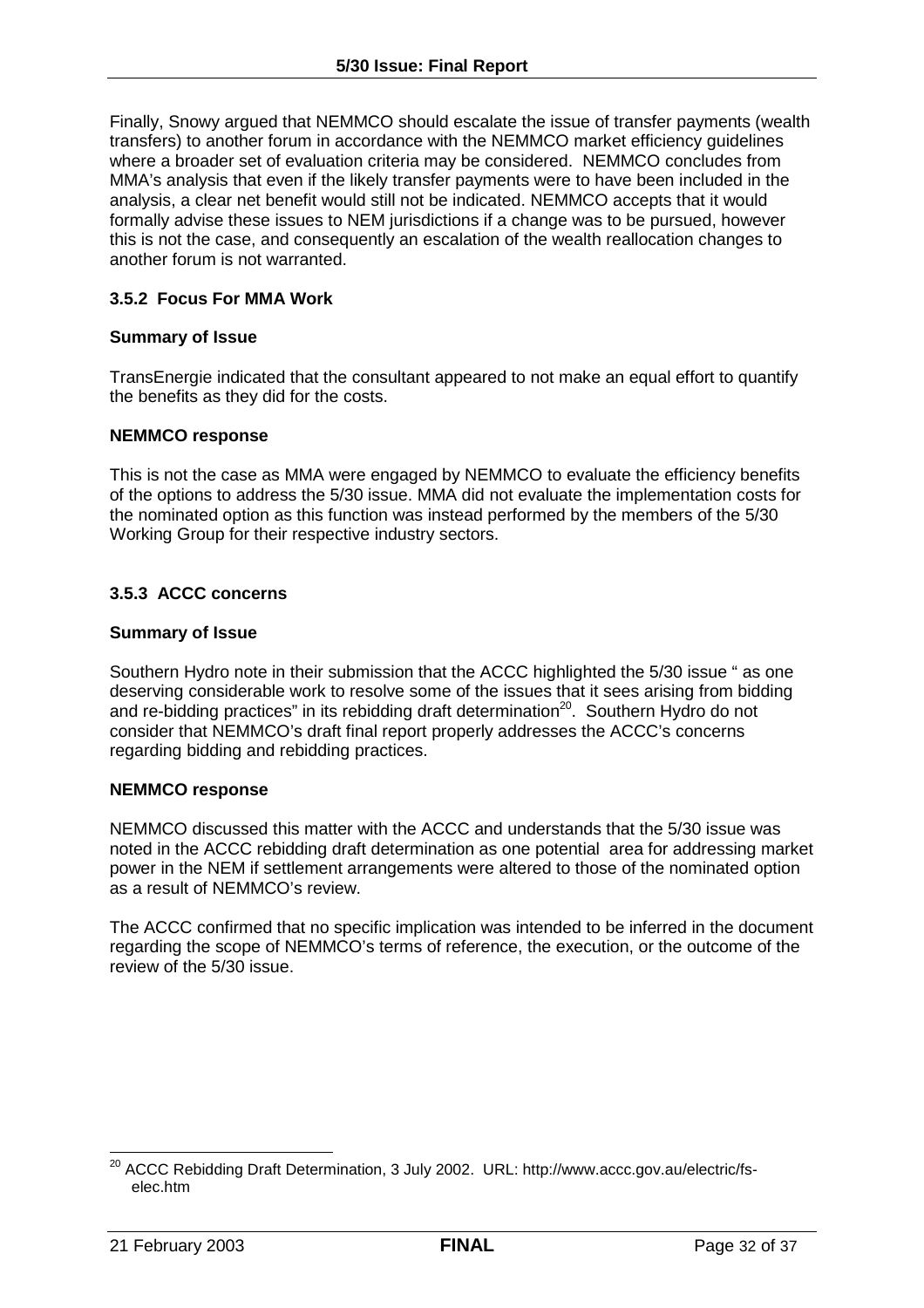## **3.6 Consideration of other options**

#### **Summary of issue**

TXU recommended in their submission that NEMMCO further consider other options raised in the working group process to address the 5/30 issue if the nominated option failed to pass a benefit/cost analysis.

#### **NEMMCO response**

The 5/30 Working Group assisted NEMMCO to identify various options to address the 5/30 issue. The nominated option was put forward for further detailed evaluation as it was viewed as being superior to other options identified. NEMMCO considers that further investigation into other options previously identified by the working group is not warranted.

One option, however, the "30 minute dispatch and 30 minute settlement ", was not considered for further evaluation in the working group process to address the 5/30 issue in isolation as it had wide ranging structural implications for the design of the NEM and could only be considered in a broader review of the NEM design.

NEMMCO would require input from a broad spectrum of stakeholders in a more general review of NEM arrangements to review this option further due to its broad market implications.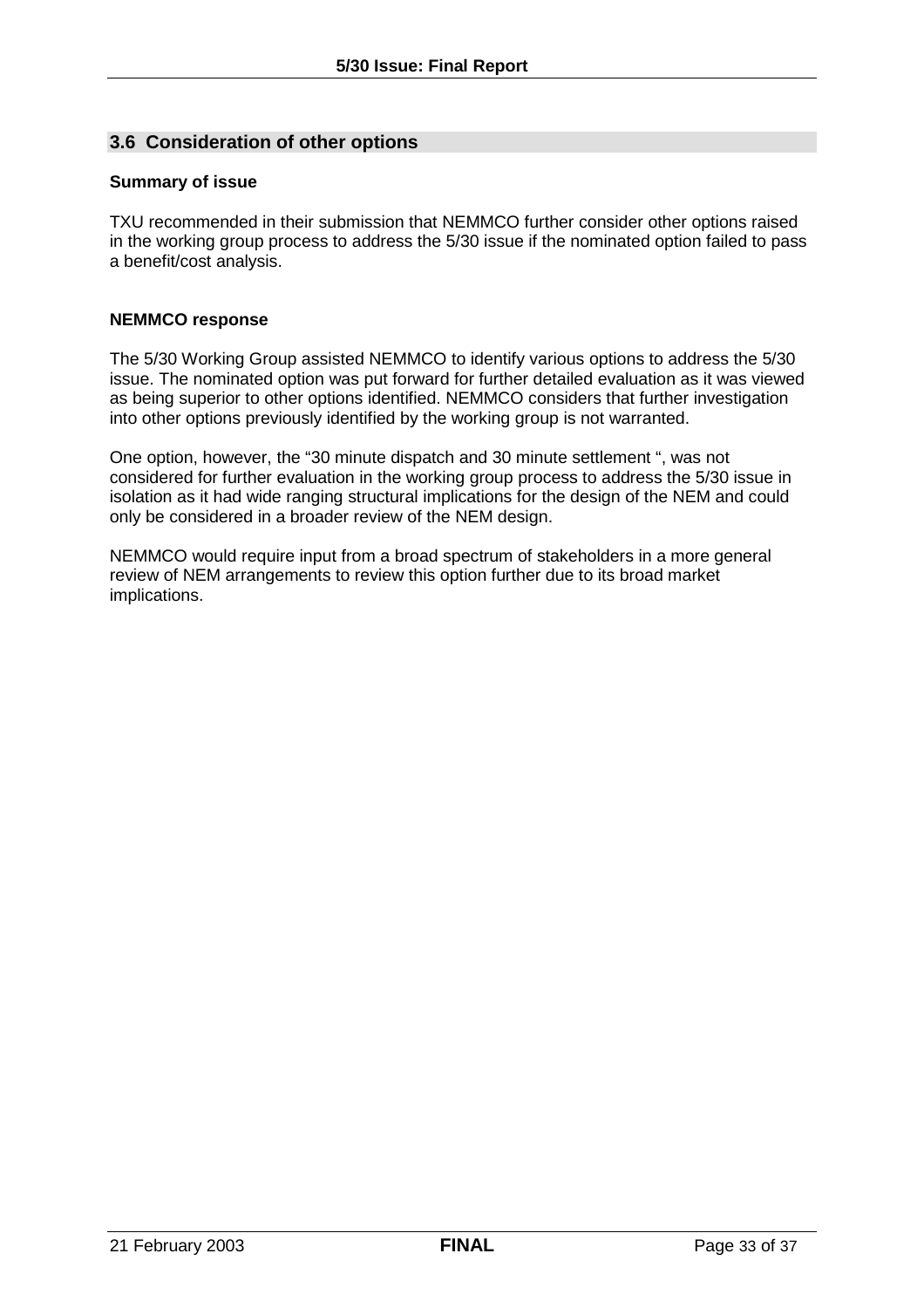## **Conclusion**

NEMMCO's draft final report into the 5/30 issue elicited a number submissions from interested parties which raised issues regarding the estimated implementation costs, and the evaluation of market efficiency benefits by MMA as well as other issues.

NEMMCO has reviewed 13 submissions and has considered in detail all issues raised in these submissions. NEMMCO's response is detailed in this report

In considering the issues made in submissions, NEMMCO has confirmed the scope of the analysis and the appropriateness of its terms of reference. NEMMCO also sought additional advice from MMA in order to respond to issues regarding the economic modelling and evaluation of the market efficiency benefits applicable to the nominated option.

Other issues raised in submissions and not accounted for in NEMMCO's draft final report such as the size of the estimated settlement levy under the nominated option have been quantified through subsequent analysis by MMA.

A review of the conclusions presented in NEMMCO's draft final report (in italics) following consideration of all submission issues is presented below.

#### **(a) Benefit / Costs Analysis:**

*"The net benefits to the market of the nominated was found to be substantially negative and therefore did not support NEMMCO initiating a proposal to change the NEM arrangements to address the 5/30 issue."* 

NEMMCO acknowledges that the 5/30 issue represents a market inefficiency which has been quantified in this review. The implementation costs to resolve the issue however, have been shown to outweigh the market efficiency benefits.

Submissions critically focussed on many aspects of the benefit/cost analysis upon which this conclusion draws, as discussed in previous sections. In considering these issues, NEMMCO undertook validation of retailer implementation costs as well as obtaining additional information from MMA regarding their evaluation of market efficiency benefits.

This review indicated that whilst there will always remain some uncertainty in the accuracy of modelling market arrangements into the future, these can be managed by sensitivity studies such as those carried out by MMA. There were also some inaccuracies identified in the estimation of implementation costs. Consideration of issues regarding both the costs and benefit evaluations has not altered the outcome from the draft report that implementation costs exceed the efficiency benefits.

NEMMCO is satisfied that the evaluation of both costs and benefits is reasonable.

Economic guidance from MMA indicates that market efficiency benefits should outweigh the implementation costs by a considerable margin before changes to NEM arrangements should be proposed. This has been shown to not be the case for the 5/30 issue.

NEMMCO's conclusion regarding the benefit/cost analysis therefore remains unchanged following consideration of all submission issues.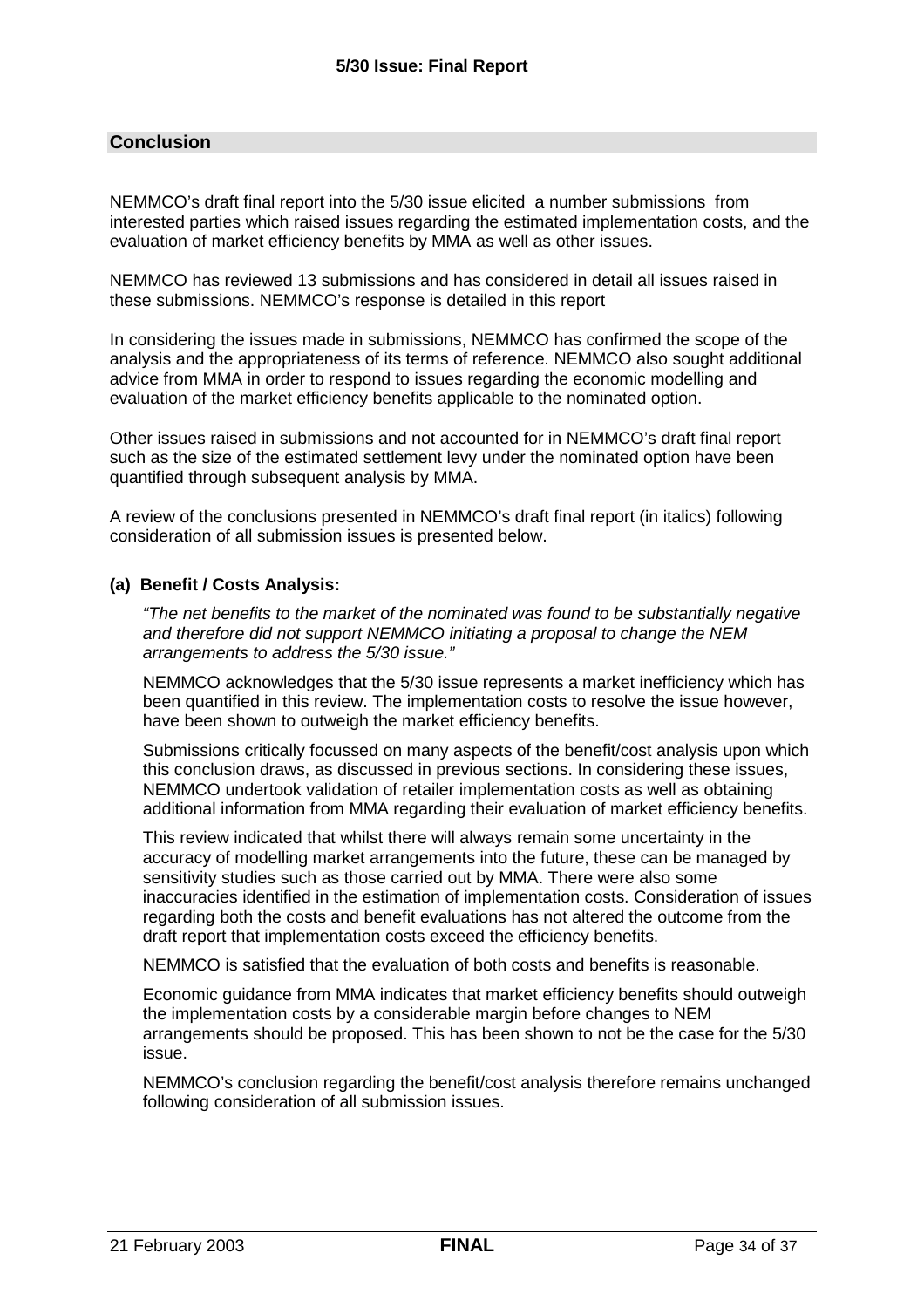#### **(b) Alternative Option:**

*"Option 2.2 was considered undesirable for a range of reasons including its potential impact on the financial markets. This option should be discarded."* 

Market participants did not dispute this NEMMCO conclusion in their submissions.

## **(c) Financial Market Impacts:**

*"Some unquantifiable benefits may be delivered by the options in the area of financial markets. In particular, option 1.1(b) may result in better financial instruments being developed and that this may increase financial markets liquidity."* 

Further consideration of the impact of the nominated option on financial markets by MMA has indicated that some benefit may be received by market customers in reduced hedge premiums, however these gains should be offset by an equivalent payment by market customers under the levy imposed by the preferred option.

The above conclusion by NEMMCO regarding the impact on financial markets remains unchanged following consideration of all submission issues.

#### **(d) Impact of Financial Transfer Payments:**

*"On the basis of the analysis performed in this project, a proportion of the impact arising from the 5/30 issue and its resolution lie in the allocation of financial transfer payments<sup>21</sup> rather than in efficiency impacts. NEMMCO does not consider it is in a position to promote change on those grounds alone. This impact maybe significant to the stakeholders concerned"* 

NEMMCO has confirmed that transfer payments do not constitute changes to market efficiency and should not be included in its assessment criteria. Stakeholders may wish to pursue changes with parties that are in a position to apply broader criteria to the assessment than NEMMCO.

NEMMCO obtained quantification of these transfer payments<sup>22</sup> from MMA. This information indicated that a cost/benefit analysis may not show a net benefit even if transfer payments were to be included in a broader assessment criteria.

Following consideration of all submission issues, the above conclusion by NEMMCO regarding the transfer payments remains unchanged.

 $21$ 21 Distribution payments (or transfer payments) as described by MMA in their final report: "*Benefits and Costs of Alternative Arrangements for Aligning Dispatch Prices and Settlement Payouts*", 22 May 2002..

<sup>&</sup>lt;sup>22</sup> MMA report "Financial Transfer Payments for the Base Scenario Modelled for the 5/30 Project", 7 August 2002.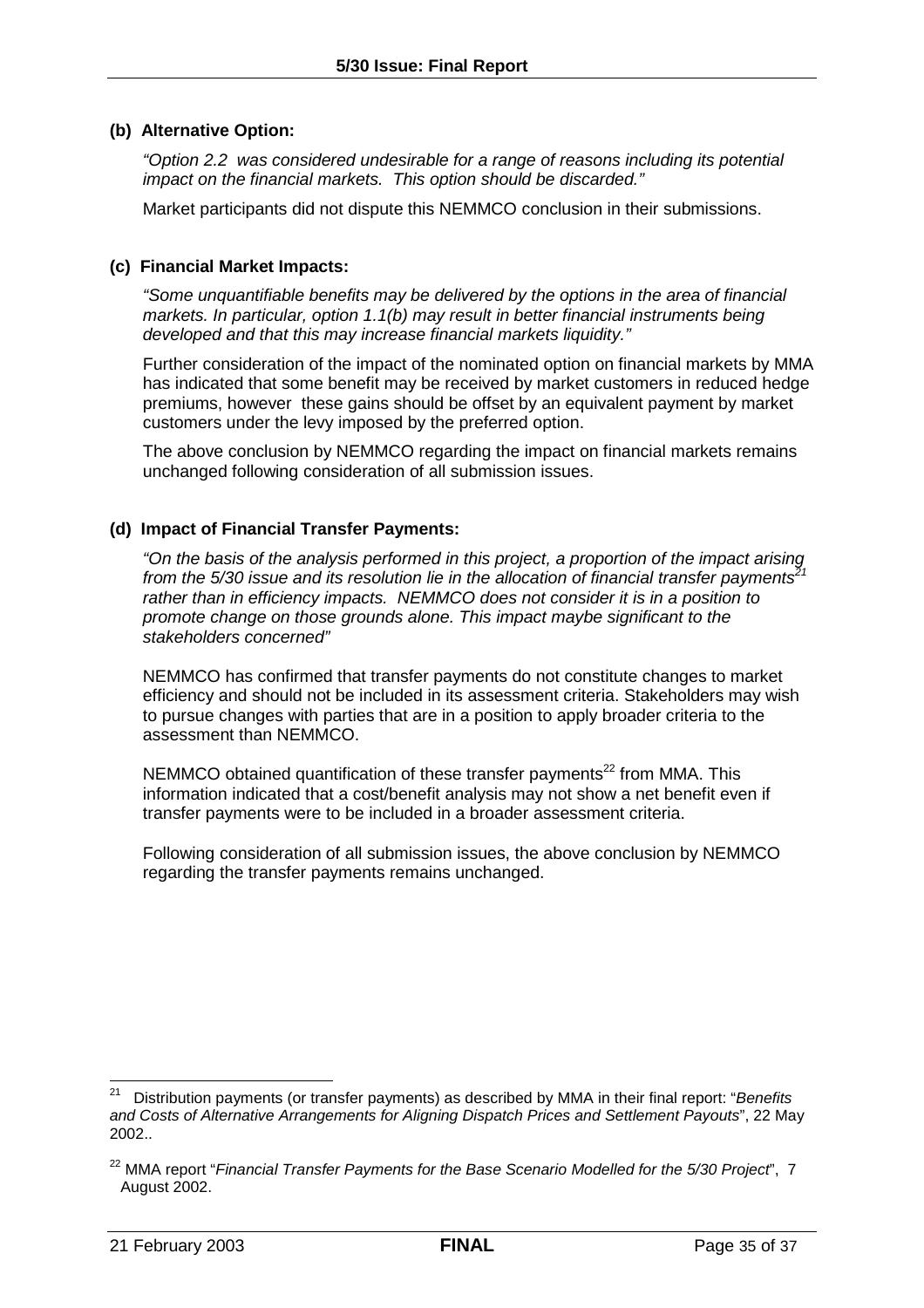## **Glossary and abbreviations**

| <b>Term</b>              | <b>Definition</b>                                                                                                                                                                                                                                                                                                                                  |  |  |  |
|--------------------------|----------------------------------------------------------------------------------------------------------------------------------------------------------------------------------------------------------------------------------------------------------------------------------------------------------------------------------------------------|--|--|--|
| <b>ACCC</b>              | The Australian Competition and Consumer Commission                                                                                                                                                                                                                                                                                                 |  |  |  |
| <b>CIS</b>               | Customer Information System. These systems are used by<br>retailers to manage mass market business processes such as<br>settlement and billing.                                                                                                                                                                                                    |  |  |  |
| Code, The Code           | The National Electricity Code                                                                                                                                                                                                                                                                                                                      |  |  |  |
| Contingent market state  | One complete set of attributes that represent a potential<br>market outcome for a dispatch interval. This includes for<br>example a particular combination of generating units, regional<br>demands, transmission system configuration, regulatory<br>arrangements etc.                                                                            |  |  |  |
| Generator                | A defined code term:<br>"A person who engages in the activity of owning, controlling,<br>or operating a <i>generating system</i> that supplies electricity to,<br>or who otherwise supplies electricity to, a transmission or<br>distribution system and who is registered with NEMMCO in<br>that capacity, as described in Chapter 2 of the Code" |  |  |  |
| Helpdesk                 | The NEMMCO Infoline is a staffed information centre to<br>provide NEMMCO assistance on NEM related issues. Infoline<br>also administers the NEMMCO Website.                                                                                                                                                                                        |  |  |  |
|                          | Phone contact: +61 1300 361 011                                                                                                                                                                                                                                                                                                                    |  |  |  |
| <b>Market Customer</b>   | A defined code term:                                                                                                                                                                                                                                                                                                                               |  |  |  |
|                          | "A Customer who has classified any of its loads as a market<br>load and who is also registered with NEMMCO as a Market<br>Customer under Chapter 2 of the Code"                                                                                                                                                                                    |  |  |  |
| <b>Market Efficiency</b> | An economic term described in Appendix 1.                                                                                                                                                                                                                                                                                                          |  |  |  |
| <b>MMA</b>               | McLennan Magasanik Associates. A consulting firm offering<br>modelling and economic expertise.                                                                                                                                                                                                                                                     |  |  |  |
| <b>MMS</b>               | Market Management Systems. The IT systems used by<br>NEMMCO to manage the <i>market</i> .                                                                                                                                                                                                                                                          |  |  |  |
| <b>NECA</b>              | National Electricity Code Administrator Limited A.C.N. 073<br>942 775, the company responsible for administering the<br>Code.                                                                                                                                                                                                                      |  |  |  |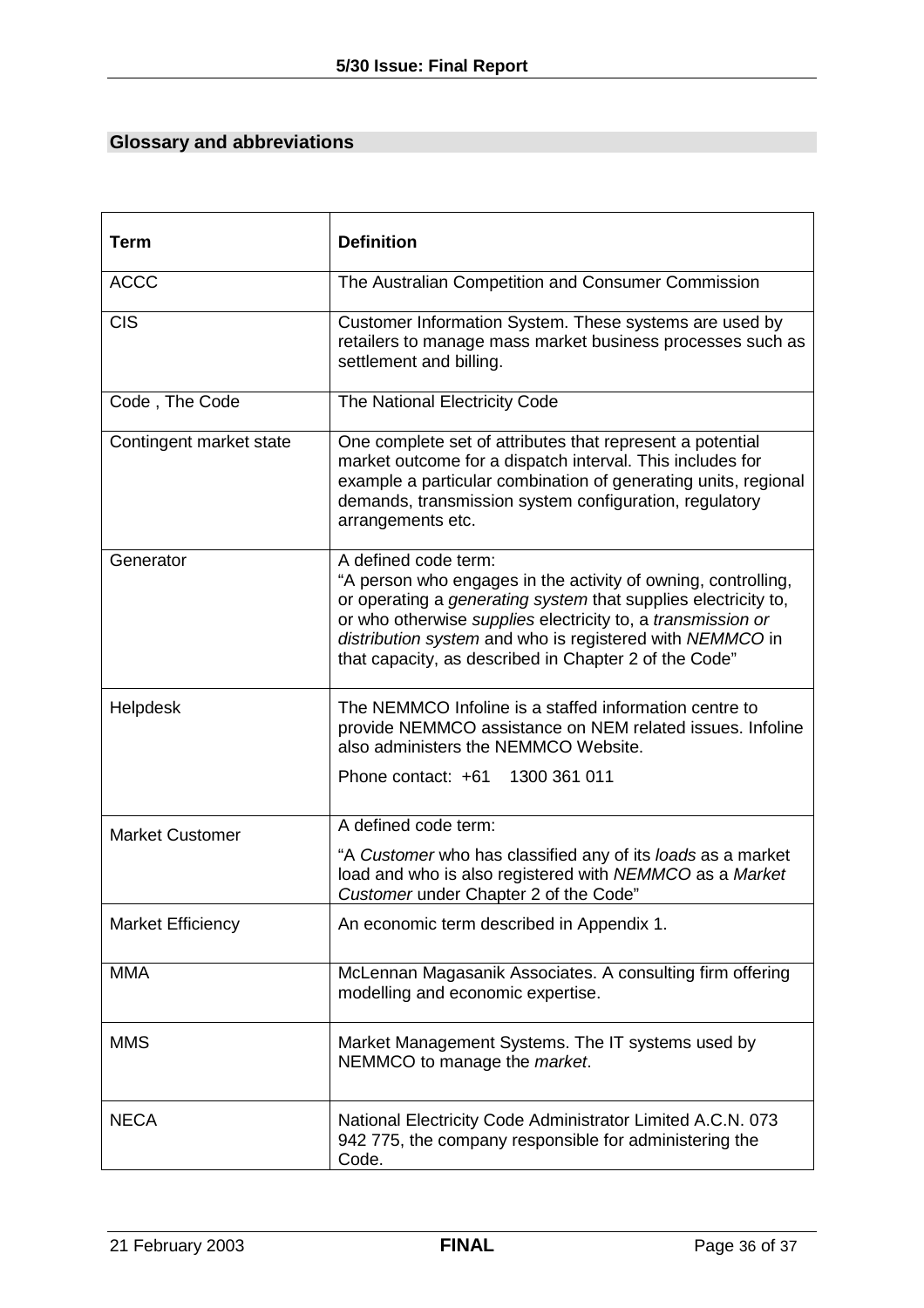| Term          | <b>Definition</b>                                                                                                                                                   |
|---------------|---------------------------------------------------------------------------------------------------------------------------------------------------------------------|
| <b>NEM</b>    | The National Electricity Market                                                                                                                                     |
| <b>NEMMCO</b> | National Electricity Market Management Company Limited<br>A.C.N. 072 010 327, the company which operates and<br>administers the market in accordance with the Code. |